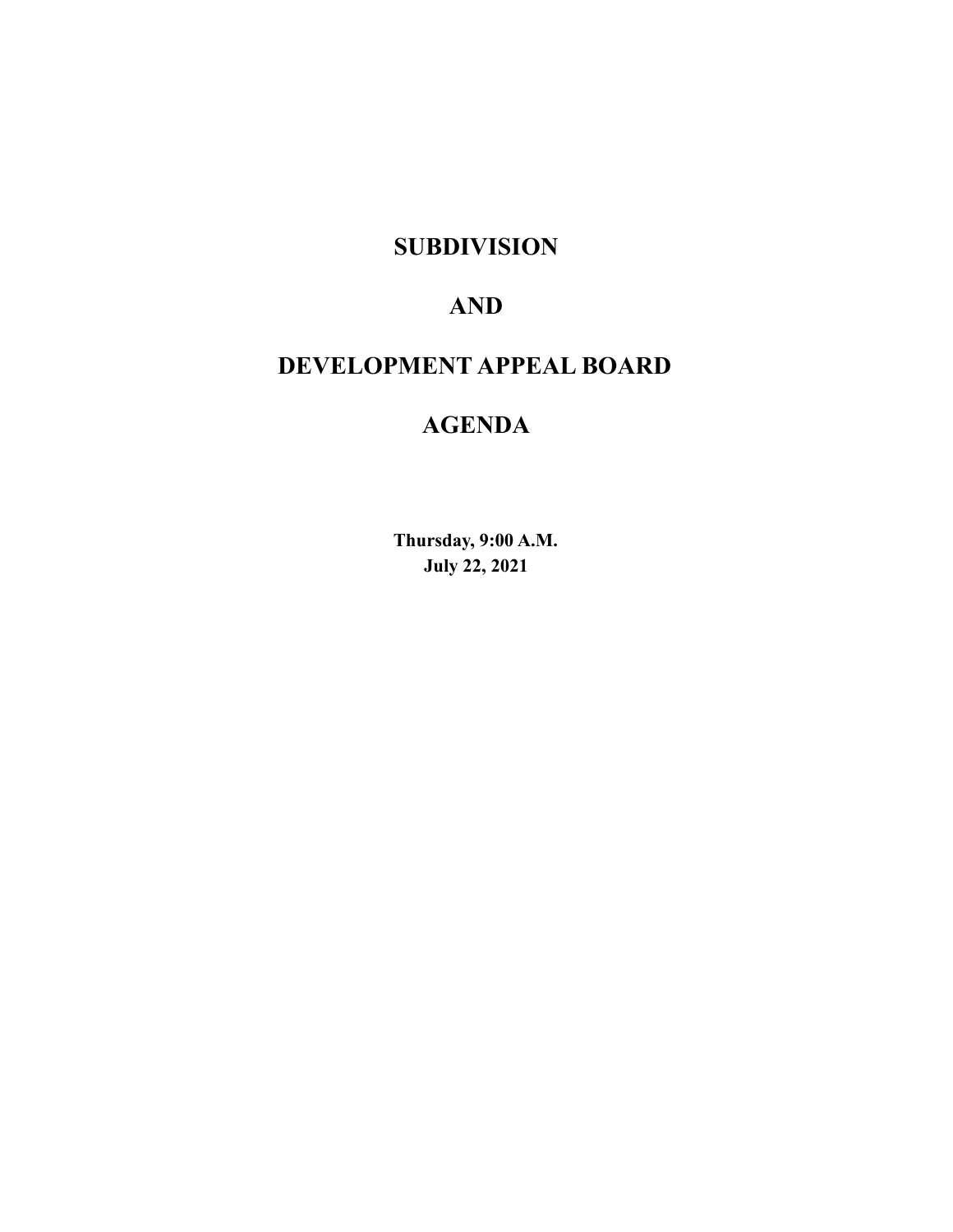|           | NOTE:      |               | Unless otherwise stated, all references to "Section numbers" in this Agenda<br>refer to the authority under the Edmonton Zoning Bylaw 12800.                                                                                                      |
|-----------|------------|---------------|---------------------------------------------------------------------------------------------------------------------------------------------------------------------------------------------------------------------------------------------------|
|           |            |               | 9501 - 99B Street NW<br>Project No.: 384814819-002                                                                                                                                                                                                |
|           |            |               | To construct a Single Detached House with front<br>attached Garage, Unenclosed Front Porch, front<br>balcony, rear balcony, rear uncovered deck (7.62)<br>metres by 3.45 metres), fireplace, and to develop a<br>Secondary Suite in the Basement. |
| $\rm{II}$ | 10:30 A.M. | SDAB-D-21-116 |                                                                                                                                                                                                                                                   |
|           |            |               | 9322 - 75 Avenue NW<br>Project No.: 385087763-002                                                                                                                                                                                                 |
|           |            |               | To construct a Single Detached House with<br>Unenclosed Front Porch, rear uncovered deck<br>(7.62 metres by 3.66 metres), balcony, Basement<br>development (NOT to be used as an additional<br>Dwelling) and fireplace                            |
| L         | 9:00 A.M.  | SDAB-D-21-115 |                                                                                                                                                                                                                                                   |

# **SUBDIVISION AND DEVELOPMENT APPEAL BOARD**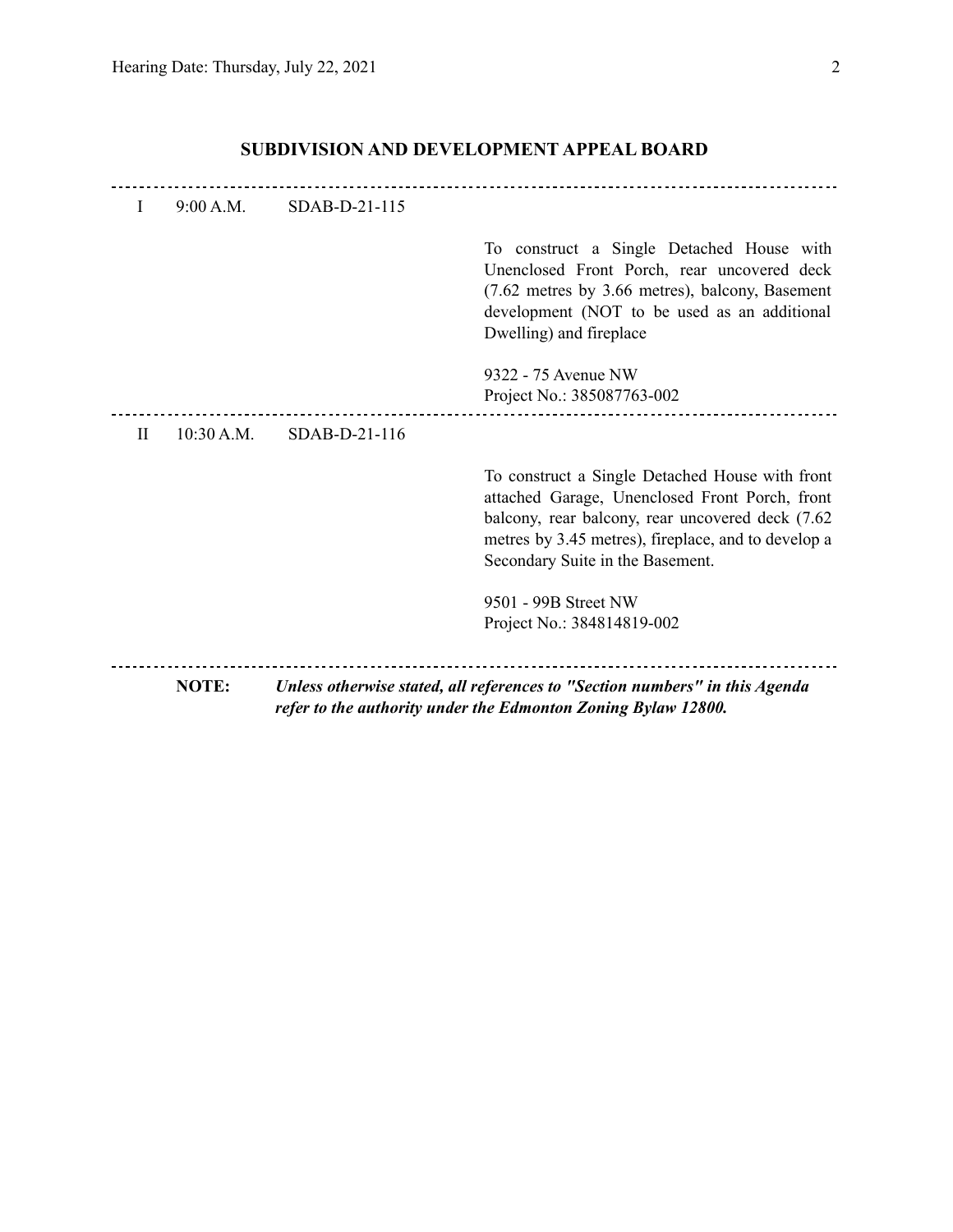#### **ITEM I: 9:00 A.M. FILE: SDAB-D-21-115**

#### AN APPEAL FROM THE DECISION OF THE DEVELOPMENT OFFICER

APPELLANT:

| <b>APPLICATION NO.:</b> | 385087763-002 |
|-------------------------|---------------|
|                         |               |

APPLICATION TO: Construct a Single Detached House with Unenclosed Front Porch, rear uncovered deck (7.62 metres by 3.66 metres), balcony, Basement development (NOT to be used as an additional Dwelling) and fireplace

| <b>DECISION OF THE</b><br>DEVELOPMENT AUTHORITY: Refused |                                                                                                         |
|----------------------------------------------------------|---------------------------------------------------------------------------------------------------------|
| <b>DECISION DATE:</b>                                    | June 25, 2021                                                                                           |
| DATE OF APPEAL:                                          | March 1, 2021                                                                                           |
| <b>MUNICIPAL DESCRIPTION</b><br>OF SUBJECT PROPERTY:     | 9322 - 75 Avenue NW                                                                                     |
| LEGAL DESCRIPTION:                                       | Plan 2262S Blk 16 Lot 11                                                                                |
| $ZONE+$                                                  | (RF3) Small Scale Infill Development Zone                                                               |
| <b>OVERLAY(S):</b>                                       | Mature Neighbourhood Overlay<br>North Saskatchewan River Valley and Ravine System<br>Protection Overlay |
| <b>STATUTORY PLAN:</b>                                   | Ritchie Neighbourhood Improvement Plan / Area<br>Redevelopment Plan                                     |

#### *Grounds for Appeal*

The Appellant provided the following reasons for appealing the decision of the Development Authority: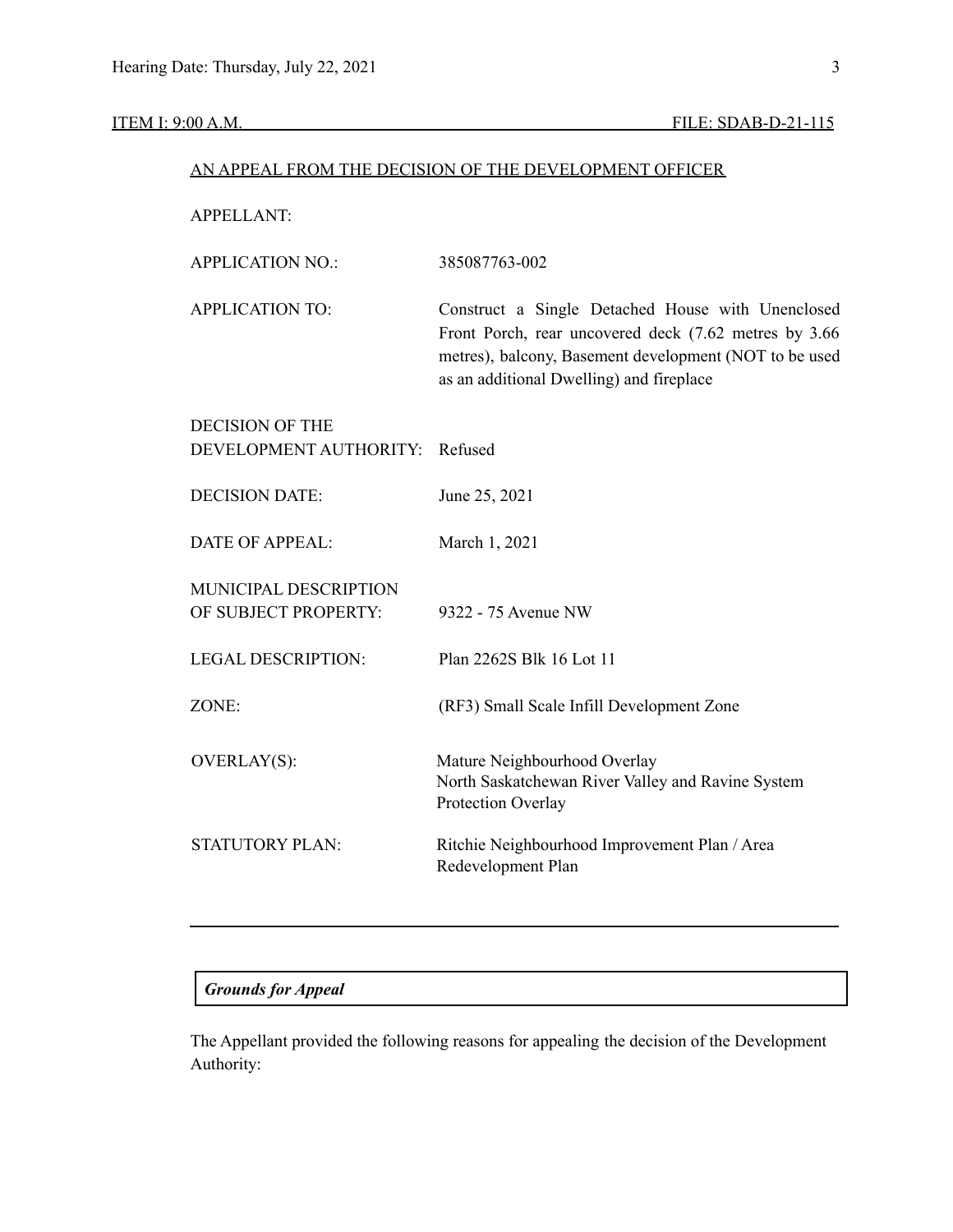This permit is being refused due to the proposed height of the home. The height is 10.89 M, which is 1.99 m above the mandated height limit. I believe that our home build should be allowed based on both qualitative and quantitative factors that cannot be summed up in a simple measurement of the height. In this appeal we will discuss our background, the reasons that the appeal should be granted, as well as the feedback from the community.

## *General Matters*

#### **Appeal Information:**

The *Municipal Government Act*, RSA 2000, c M-26 states the following:

#### **Grounds for Appeal**

**685(1)** If a development authority

- (a) fails or refuses to issue a development permit to a person,
- (b) issues a development permit subject to conditions, or
- (c) issues an order under section 645,

the person applying for the permit or affected by the order under section 645 may appeal to the subdivision and development appeal board.

...

**(2)** In addition to an applicant under subsection (1), any person affected by an order, decision or development permit made or issued by a development authority may appeal the decision in accordance with subsection  $(2.1)$ .

#### **Appeals**

**686(1)** A development appeal to a subdivision and development appeal board is commenced by filing a notice of the appeal, containing reasons, with the board,

- (a) in the case of an appeal made by a person referred to in section 685(1)
	- (i) with respect to an application for a development permit,
		- (A) within 21 days after the date on which the written decision is given under section 642, or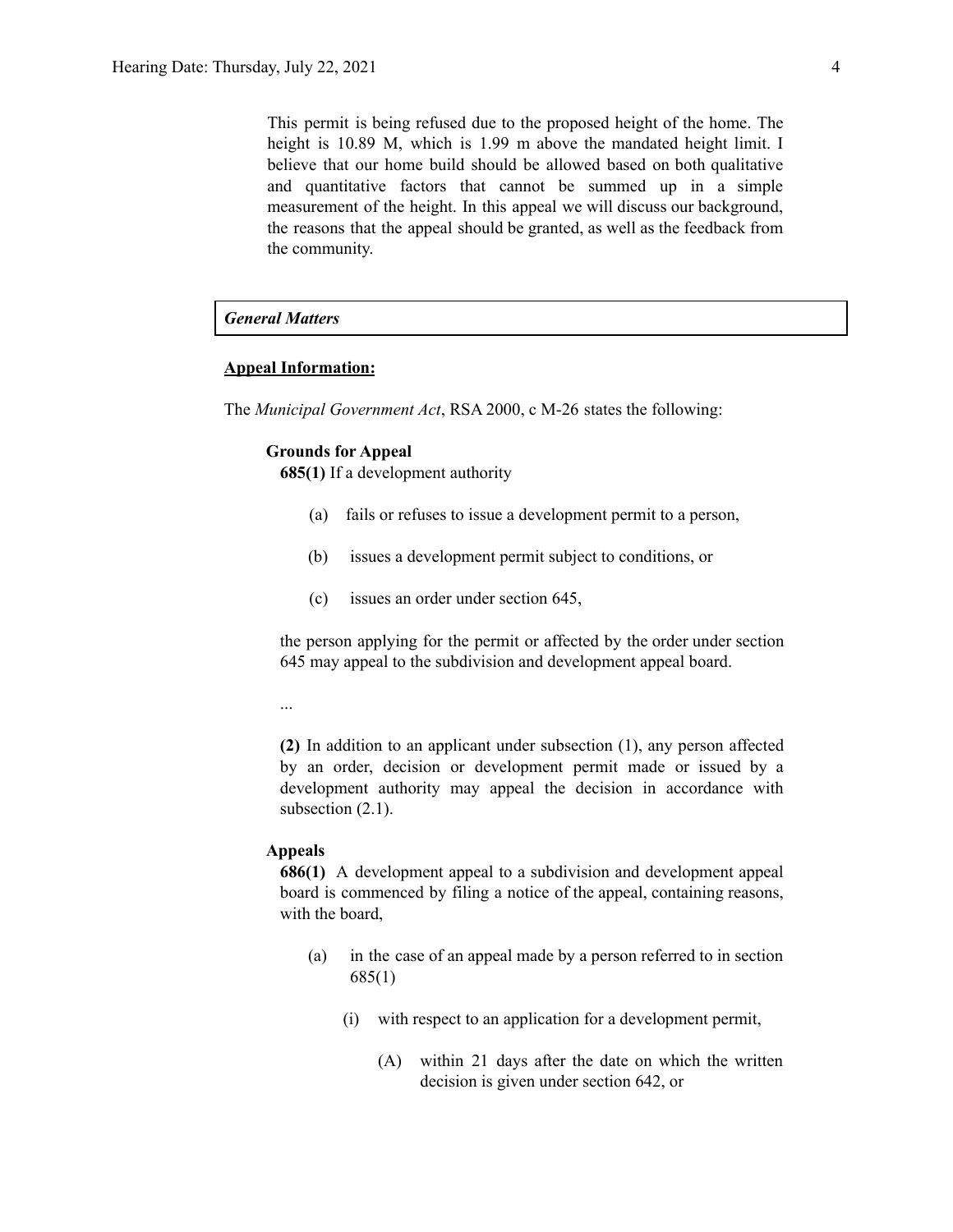(B) if no decision is made with respect to the application within the 40-day period, or within any extension of that period under section 684, within 21 days after the date the period or extension expires,

```
or
```
- (ii) with respect to an order under section 645, within 21 days after the date on which the order is made, or
- (b) in the case of an appeal made by a person referred to in section 685(2), within 21 days after the date on which the notice of the issuance of the permit was given in accordance with the land use bylaw.

#### **Hearing and Decision**

**687(3)** In determining an appeal, the board hearing the appeal referred to in subsection (1)

…

- (a.1) must comply with the land use policies;
- (a.2) subject to section 638, must comply with any applicable statutory plans;
- (a.3) subject to clause (a.4) and (d), must comply with any land use bylaw in effect;
- (a.4) must comply with the applicable requirements of the regulations under the *Gaming, Liquor and Cannabis Act* respecting the location of premises described in a cannabis licence and distances between those premises and other premises;
	- …
	- (c) may confirm, revoke or vary the order, decision or development permit or any condition attached to any of them or make or substitute an order, decision or permit of its own;
	- (d) may make an order or decision or issue or confirm the issue of a development permit even though the proposed development does not comply with the land use bylaw if, in its opinion,
		- (i) the proposed development would not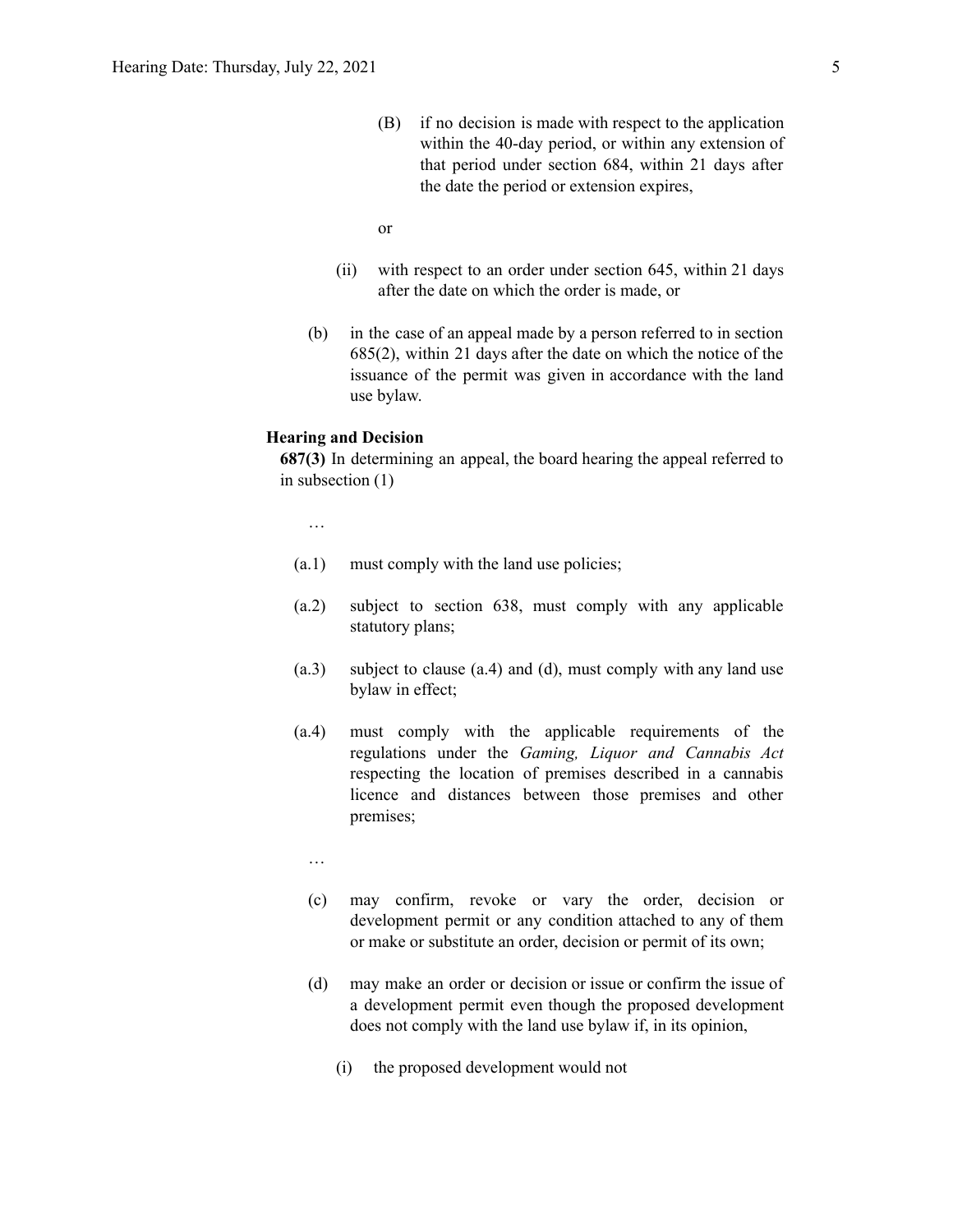- (A) unduly interfere with the amenities of the neighbourhood, or
- (B) materially interfere with or affect the use, enjoyment or value of neighbouring parcels of land,

and

(ii) the proposed development conforms with the use prescribed for that land or building in the land use bylaw.

#### **General Provisions from the** *Edmonton Zoning Bylaw:*

Under section 140.2(8), **Single Detached Housing** is a **Permitted Use** in the **(RF3) Small Scale Infill Development Zone**.

Under section 7.2(8), **Single Detached Housing** means:

development consisting of a building containing one principal Dwelling which is separate from any other principal Dwelling or building. This Use includes Mobile Homes which conform to [Section](https://webdocs.edmonton.ca/zoningbylaw/ZoningBylaw/Part1/Special_Land/78__Mobile_Homes.htm) 78 of this Bylaw.

Section 140.1 states that the **General Purpose** of the **(RF3) Small Scale Infill Development Zone** is "to provide for a mix of small scale housing."

Section 814.1 states that the **General Purpose** of the **Mature Neighbourhood Overlay** is:

to regulate residential development in Edmonton's mature residential neighbourhoods, while responding to the context of surrounding development, maintaining the pedestrian-oriented design of the streetscape, and to provide an opportunity for consultation by gathering input from affected parties on the impact of a proposed variance to the Overlay regulations.

Section 811.1 states that the **General Purpose** of the **North Saskatchewan River Valley and Ravine System Protection Overlay** is "to provide a development Setback from the North Saskatchewan River Valley and Ravine System."

#### *Height*

Section 814.3(5) states "The maximum Height shall not exceed 10.0 m in the RF5 Zone and 8.9 m in all other Zones."

Under section 6.1, **Height** means "a vertical distance between two points."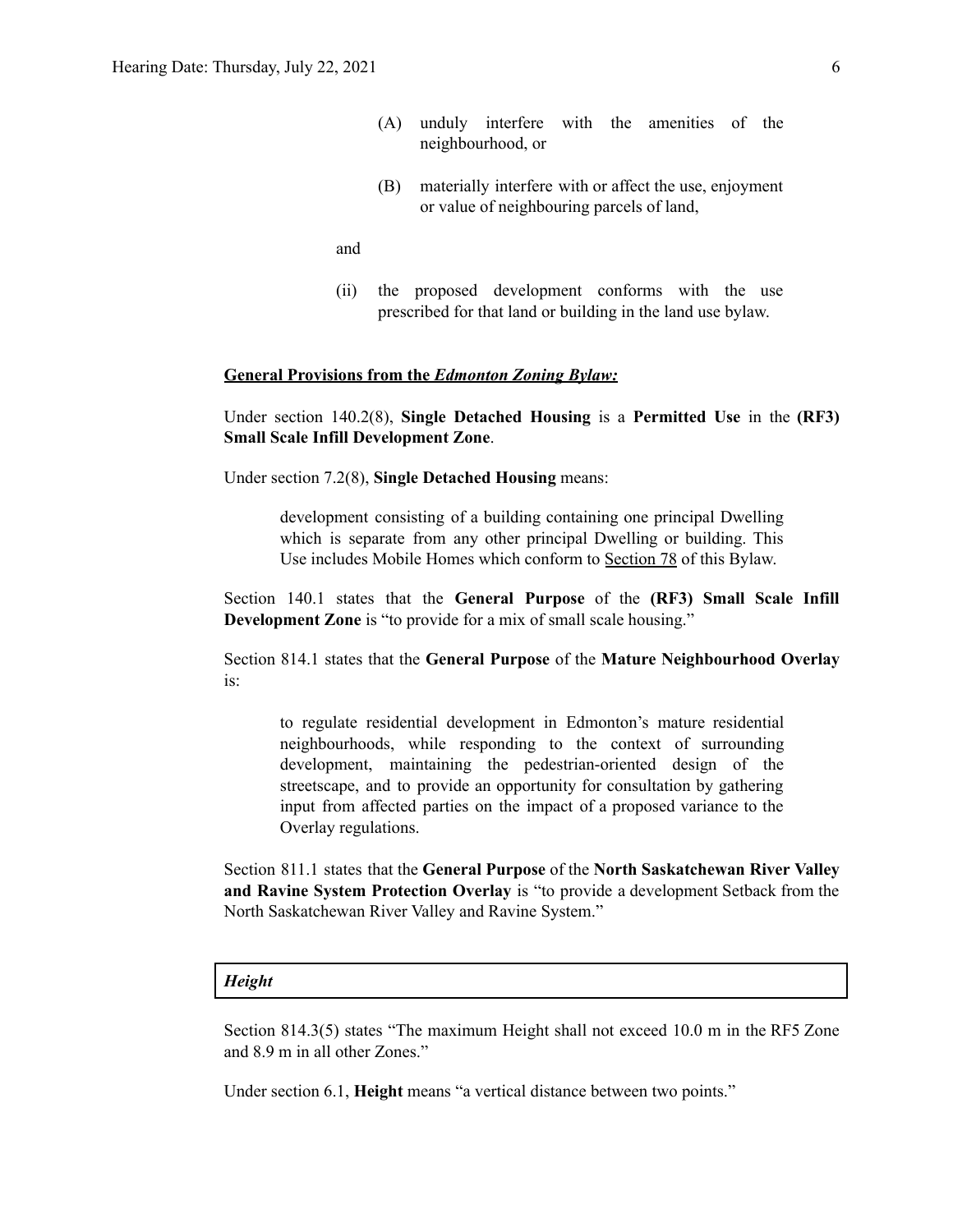#### **Development Officer's Determination**

**Height - The house shall not exceed a Height of 8.9m (Section 814.3.5).**

**Maximum: 8.9m**

**Proposed: 10.9m**

**Exceeds by: 2.0m**

[unedited]

#### *Community Consultation*

Section 814.5(1) states the following with respect to Proposed Variances:

When the Development Officer receives a Development Permit Application for a new principal building, or a new Garden Suite that does not comply with any regulation contained within this Overlay, or receives a Development Permit for alterations to an existing structure that requires a variance to Section 814.3(1), 814.3(3), 814.3(5) and 814.3(9) of this Overlay:

- a. the Development Officer shall send notice, to the recipient parties specified in Table 814.5(2), to outline any requested variances to the Overlay and solicit comments directly related to the proposed variance;
- b. the Development Officer shall not render a decision on the Development Permit application until 21 days after notice has been sent, unless the Development Officer receives feedback from the specified affected parties in accordance with Table 814.5(2); and
- c. the Development Officer shall consider any comments directly related to the proposed variance when determining whether to approve the Development Permit Application in accordance with Sections 11.3 and 11.4.

Section 814.5(2) states:

| Tier# | <b>Recipient Parties</b> | <b>Affected Parties</b> | Regulation of                |
|-------|--------------------------|-------------------------|------------------------------|
|       |                          |                         | this Overlay<br>to be Varied |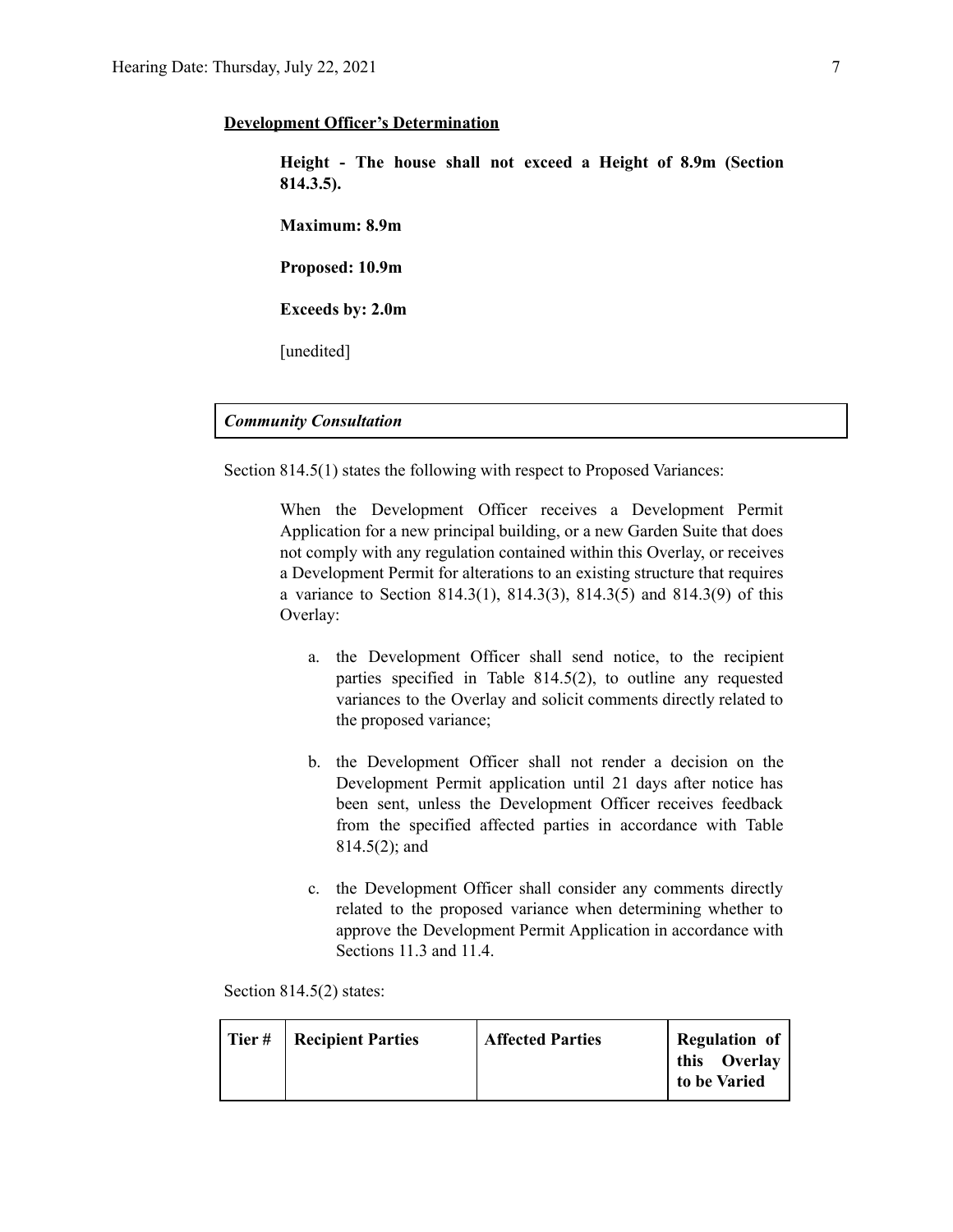| Tier 1 | Site of the proposed development and<br>development and the President of<br>President of each Community League | The municipal address The assessed owners of $  814.3(5)$<br>and assessed owners of the land wholly or Height<br>the land wholly or partially located within a<br>partially located within a $\vert$ distance of 60.0 m of the<br>distance of 60.0 m of the $\vert$ Site of the proposed<br>the<br>each |  |
|--------|----------------------------------------------------------------------------------------------------------------|---------------------------------------------------------------------------------------------------------------------------------------------------------------------------------------------------------------------------------------------------------------------------------------------------------|--|
|        | Community League                                                                                               |                                                                                                                                                                                                                                                                                                         |  |

## Notice to Applicant/Appellant

 $\mathcal{L}_\text{max} = \frac{1}{2} \sum_{i=1}^n \mathcal{L}_\text{max} = \frac{1}{2} \sum_{i=1}^n \mathcal{L}_\text{max} = \frac{1}{2} \sum_{i=1}^n \mathcal{L}_\text{max} = \frac{1}{2} \sum_{i=1}^n \mathcal{L}_\text{max} = \frac{1}{2} \sum_{i=1}^n \mathcal{L}_\text{max} = \frac{1}{2} \sum_{i=1}^n \mathcal{L}_\text{max} = \frac{1}{2} \sum_{i=1}^n \mathcal{L}_\text{max} = \frac{1}{2} \sum_{i=$ 

Provincial legislation requires that the Subdivision and Development Appeal Board issue its official decision in writing within fifteen days of the conclusion of the hearing.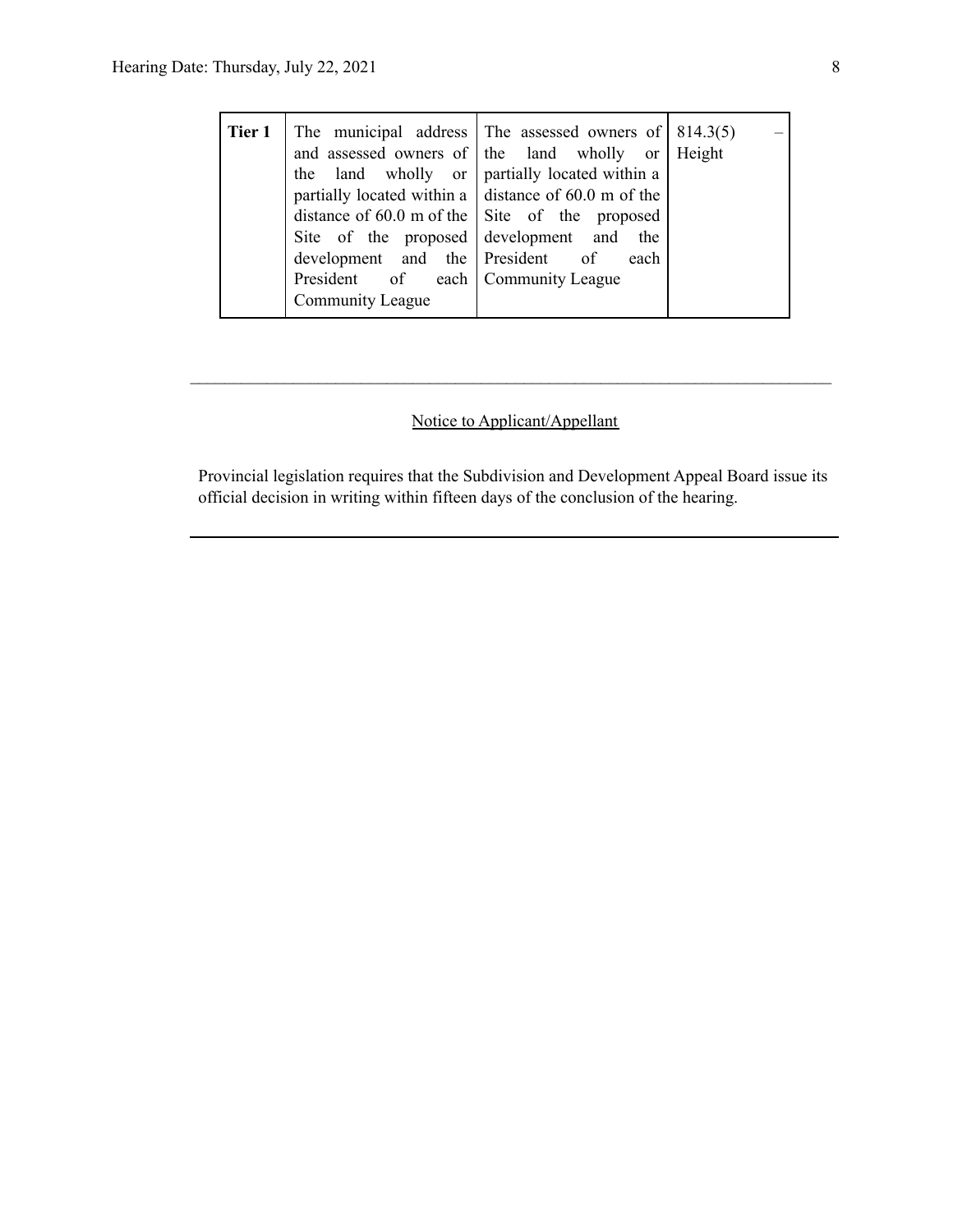| <b>Edmonton</b><br>This document is a Development Permit Decision for the development application described below.<br><b>Applicant</b>                                                                                                                                                                                                                                                                                                                                                                                                                                                                                                                                                                                                                                                                                                                                                                                                                                                                                                                                                                       |                                                                                             | <b>Application for</b>                                                             | <b>Minor Development Permit</b><br>9322 - 75 AVENUE NW<br>Plan 2262S Blk 16 Lot 11    | Project Number: 385087763-002<br><b>Application Date:</b><br>JAN 28, 2021<br>Printed:<br>June 25, 2021 at 3:52 PM<br>1 <sub>of</sub> 1<br>Page:<br>Property Address(es) and Legal Description(s) |
|--------------------------------------------------------------------------------------------------------------------------------------------------------------------------------------------------------------------------------------------------------------------------------------------------------------------------------------------------------------------------------------------------------------------------------------------------------------------------------------------------------------------------------------------------------------------------------------------------------------------------------------------------------------------------------------------------------------------------------------------------------------------------------------------------------------------------------------------------------------------------------------------------------------------------------------------------------------------------------------------------------------------------------------------------------------------------------------------------------------|---------------------------------------------------------------------------------------------|------------------------------------------------------------------------------------|---------------------------------------------------------------------------------------|--------------------------------------------------------------------------------------------------------------------------------------------------------------------------------------------------|
| <b>Scope of Application</b>                                                                                                                                                                                                                                                                                                                                                                                                                                                                                                                                                                                                                                                                                                                                                                                                                                                                                                                                                                                                                                                                                  |                                                                                             |                                                                                    |                                                                                       | To construct a Single Detached House with Unenclosed Front Porch, rear uncovered deck (7.62m x 3.66m), front and rear balcony,                                                                   |
| fireplace and Basement development (NOT to be used as an additional Dwelling).<br><b>Permit Details</b><br># of Dwelling Units Add/Remove: 1<br># of Primary Dwelling Units To Construct: 2<br># of Secondary Suite Dwelling Units To Construct:<br>Class of Permit: Class B<br>Client File Reference Number:<br>Lot Grading Needed?:<br>Minor Dev. Application Fee: Single Detached House<br>New Sewer Service Required: Y<br>Secondary Suite Included 7: N<br>Stat. Plan Overlay/Annex Area: Mature Neighbourhood<br>Overlay<br><b>Development Application Decision</b><br>Refined<br>Issue Date: Jun 25, 2021 Development Authority: NICHOLAS, CAROLYN<br><b>Reason for Refusal</b><br>Height - The house shall not exceed a Height of 8.9m (Section 814.3.5).<br>Maximum: 8.9m<br>Proposed: 10.9m<br>Exceeds by: 2.0m<br><b>Rights of Appeal</b><br>The Applicant has the right of appeal to the Subdivision and Development Appeal Board (SDAB) within 21 days after the date on<br>which the decision is made as outlined in Chapter M-26.<br>Section 683 through 689 of the Municipal Government Act. |                                                                                             |                                                                                    |                                                                                       |                                                                                                                                                                                                  |
| Fees<br>Development Permit Inspection Fee<br>Sanitary Sewer Trunk Fund<br>Lot Grading Fee<br>Dev. Application Fee<br><b>Total GST Amount:</b><br>Totals for Permit:                                                                                                                                                                                                                                                                                                                                                                                                                                                                                                                                                                                                                                                                                                                                                                                                                                                                                                                                          | <b>Fee Amount</b><br>\$211.00<br>\$1,746.00<br>\$296.00<br>\$502.00<br>\$0.00<br>\$2,755.00 | <b>Amount Paid</b><br>\$211.00<br>\$1,746.00<br>\$296.00<br>\$502.00<br>\$2,755.00 | Receipt #<br>054268029510001<br>055377001301001<br>055377001301001<br>054268029510001 | <b>Date Paid</b><br>Jan 29, 2021<br>Feb 01, 2021<br>Feb 01, 2021<br>Jan 29, 2021                                                                                                                 |
| <b>THIS IS NOT A PERMIT</b>                                                                                                                                                                                                                                                                                                                                                                                                                                                                                                                                                                                                                                                                                                                                                                                                                                                                                                                                                                                                                                                                                  |                                                                                             |                                                                                    |                                                                                       |                                                                                                                                                                                                  |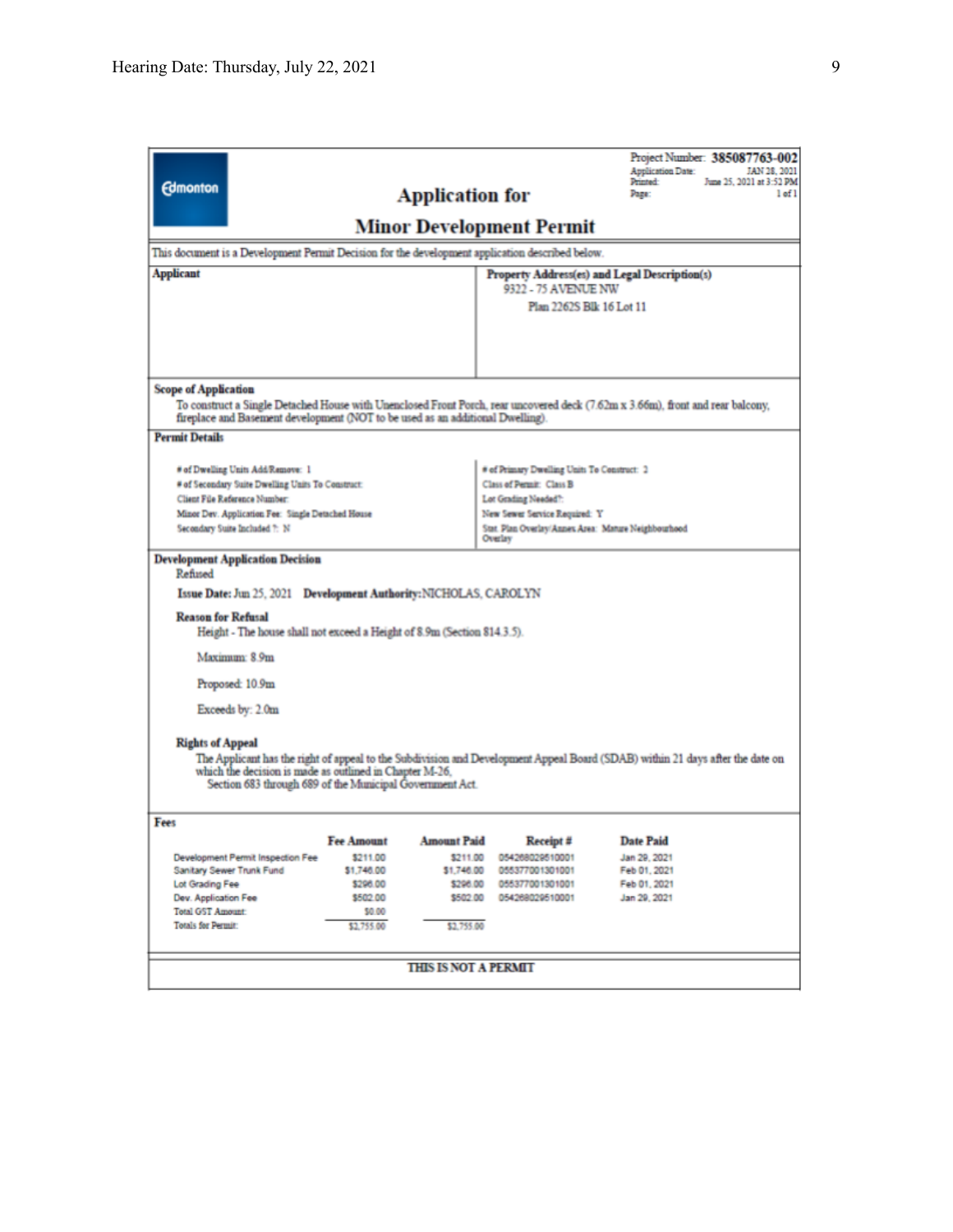

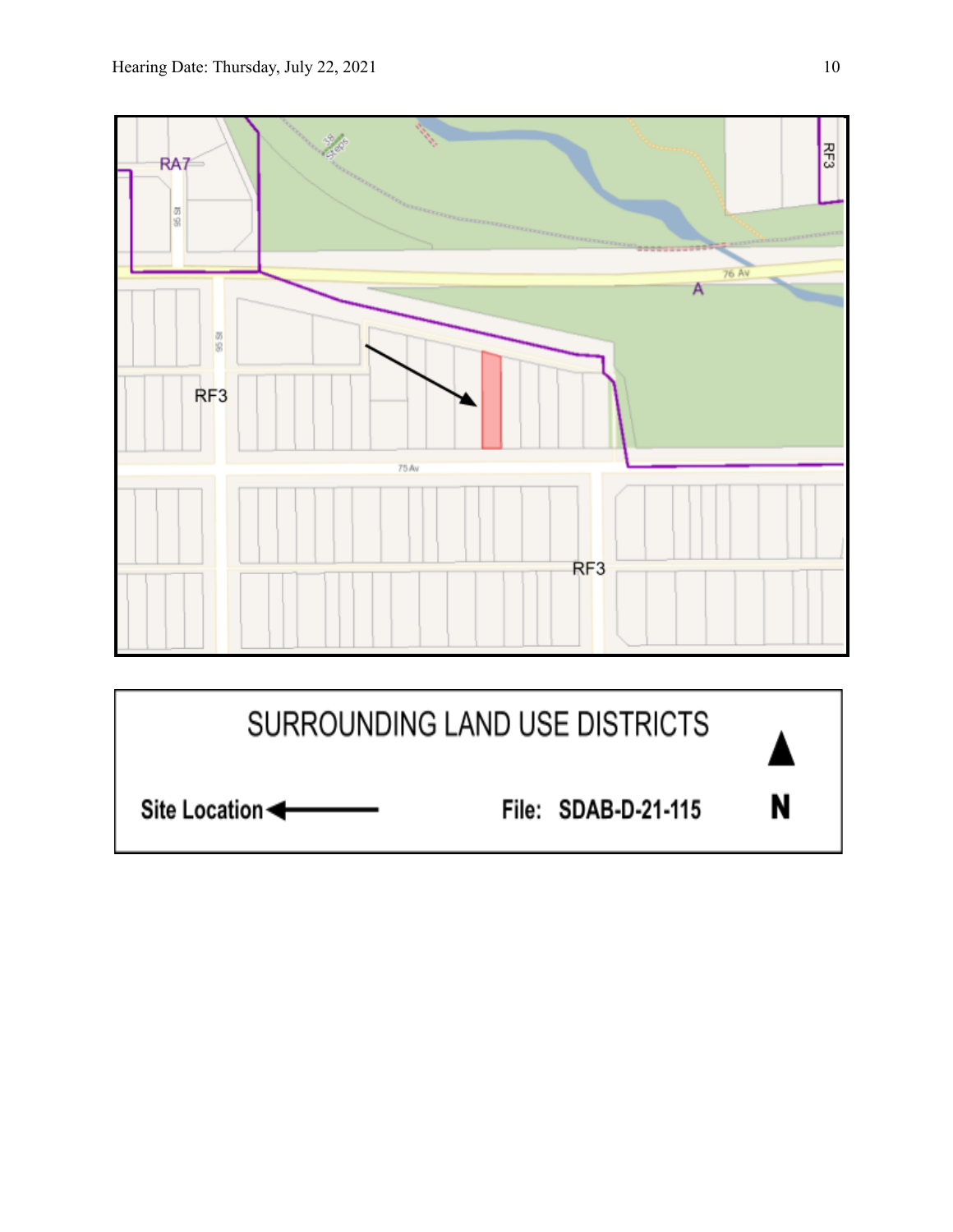#### ITEM II: 10:30 A.M. FILE: SDAB-D-21-116

#### AN APPEAL FROM THE DECISION OF THE DEVELOPMENT OFFICER

APPELLANT:

| <b>APPLICATION NO.:</b> | 384814819-002 |  |
|-------------------------|---------------|--|
|                         |               |  |

APPLICATION TO: Construct a Single Detached House with front attached Garage, Unenclosed Front Porch, front balcony, rear balcony, rear uncovered deck (7.62 metres by 3.45 metres), fireplace, and to develop a Secondary Suite in the Basement

| <b>DECISION OF THE</b>         |                                                                         |
|--------------------------------|-------------------------------------------------------------------------|
| DEVELOPMENT AUTHORITY: Refused |                                                                         |
| <b>DECISION DATE:</b>          | June 28, 2021                                                           |
| DATE OF APPEAL:                | June 28, 2021                                                           |
| MUNICIPAL DESCRIPTION          |                                                                         |
| OF SUBJECT PROPERTY:           | 9501 - 99B Street NW                                                    |
|                                |                                                                         |
| <b>LEGAL DESCRIPTION:</b>      | Plan 3313EO Blk 1 Lot 1                                                 |
| ZONE:                          | (RF3) Small Scale Infill Development Zone                               |
|                                |                                                                         |
| <b>OVERLAY(S):</b>             | Mature Neighbourhood Overlay                                            |
|                                | North Saskatchewan River Valley and Ravine System<br>Protection Overlay |
| <b>STATUTORY PLAN:</b>         | Strathcona Area Redevelopment Plan                                      |
|                                |                                                                         |

## *Grounds for Appeal*

The Appellant provided the following reasons for appealing the decision of the Development Authority: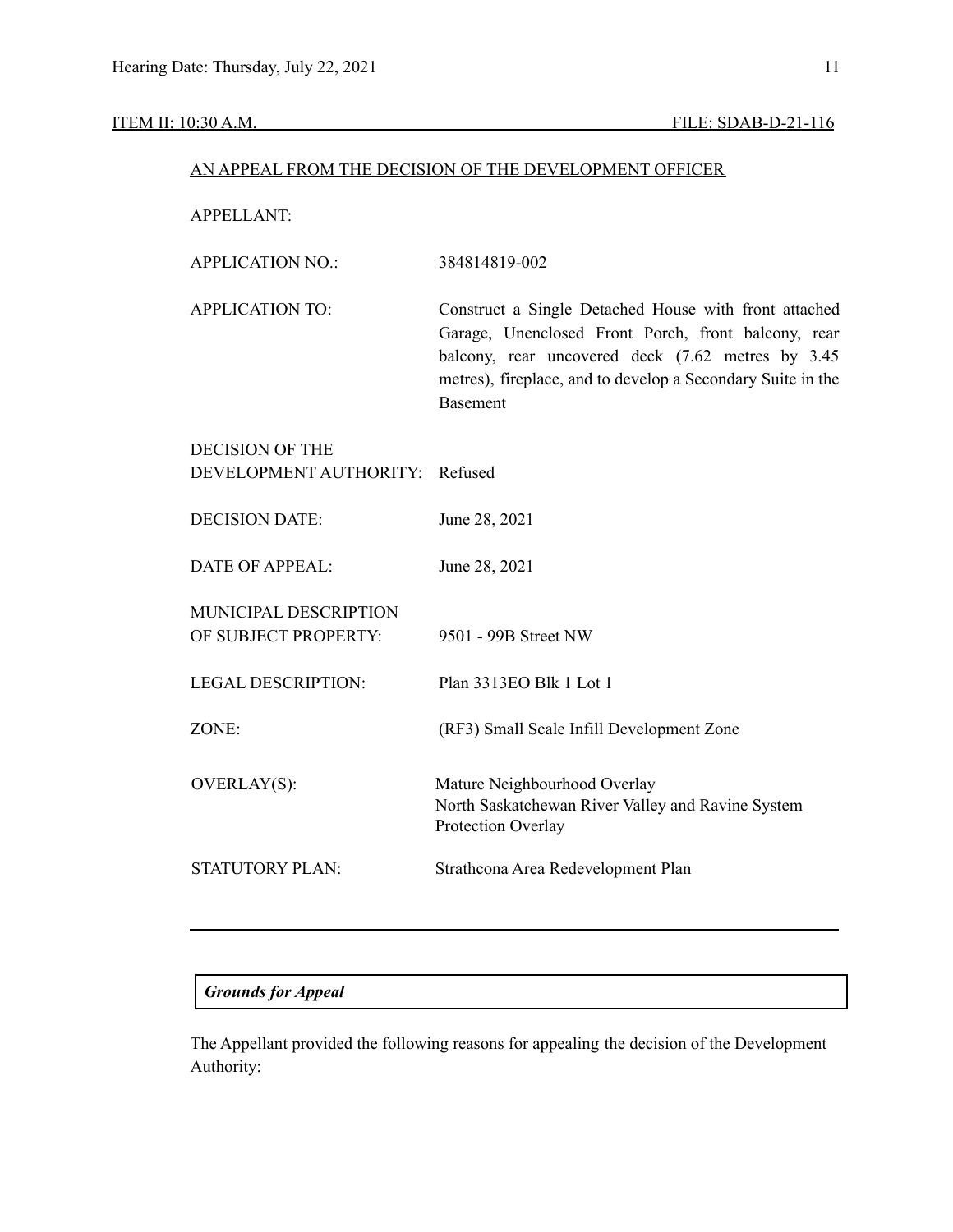We were refused because of height, a condition that is consistent with the rest of the neighborhood and not allowed as a variance by the development officer.

*General Matters*

#### **Appeal Information:**

The *Municipal Government Act*, RSA 2000, c M-26 states the following:

#### **Grounds for Appeal**

**685(1)** If a development authority

- (a) fails or refuses to issue a development permit to a person,
- (b) issues a development permit subject to conditions, or
- (c) issues an order under section 645,

the person applying for the permit or affected by the order under section 645 may appeal to the subdivision and development appeal board.

...

**(2)** In addition to an applicant under subsection (1), any person affected by an order, decision or development permit made or issued by a development authority may appeal the decision in accordance with subsection  $(2.1)$ .

#### **Appeals**

**686(1)** A development appeal to a subdivision and development appeal board is commenced by filing a notice of the appeal, containing reasons, with the board,

- (a) in the case of an appeal made by a person referred to in section 685(1)
	- (i) with respect to an application for a development permit,
		- (A) within 21 days after the date on which the written decision is given under section 642, or
		- (B) if no decision is made with respect to the application within the 40-day period, or within any extension of that period under section 684, within 21 days after the date the period or extension expires,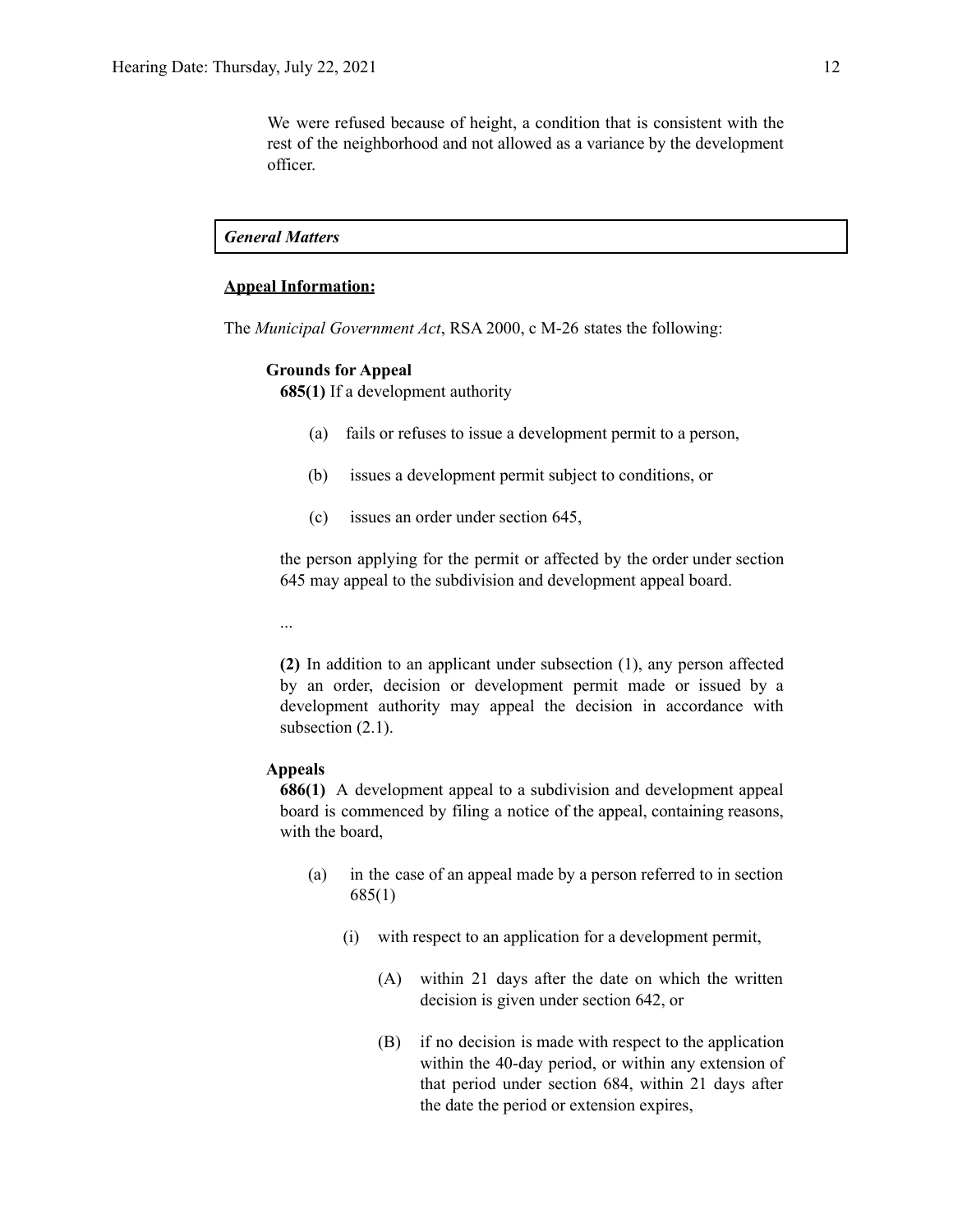or

- (ii) with respect to an order under section 645, within 21 days after the date on which the order is made, or
- (b) in the case of an appeal made by a person referred to in section 685(2), within 21 days after the date on which the notice of the issuance of the permit was given in accordance with the land use bylaw.

#### **Hearing and Decision**

**687(3)** In determining an appeal, the board hearing the appeal referred to in subsection (1)

…

- (a.1) must comply with the land use policies;
- (a.2) subject to section 638, must comply with any applicable statutory plans;
- (a.3) subject to clause (a.4) and (d), must comply with any land use bylaw in effect;
- (a.4) must comply with the applicable requirements of the regulations under the *Gaming, Liquor and Cannabis Act* respecting the location of premises described in a cannabis licence and distances between those premises and other premises;
	- …
	- (c) may confirm, revoke or vary the order, decision or development permit or any condition attached to any of them or make or substitute an order, decision or permit of its own;
	- (d) may make an order or decision or issue or confirm the issue of a development permit even though the proposed development does not comply with the land use bylaw if, in its opinion,
		- (i) the proposed development would not
			- (A) unduly interfere with the amenities of the neighbourhood, or
			- (B) materially interfere with or affect the use, enjoyment or value of neighbouring parcels of land,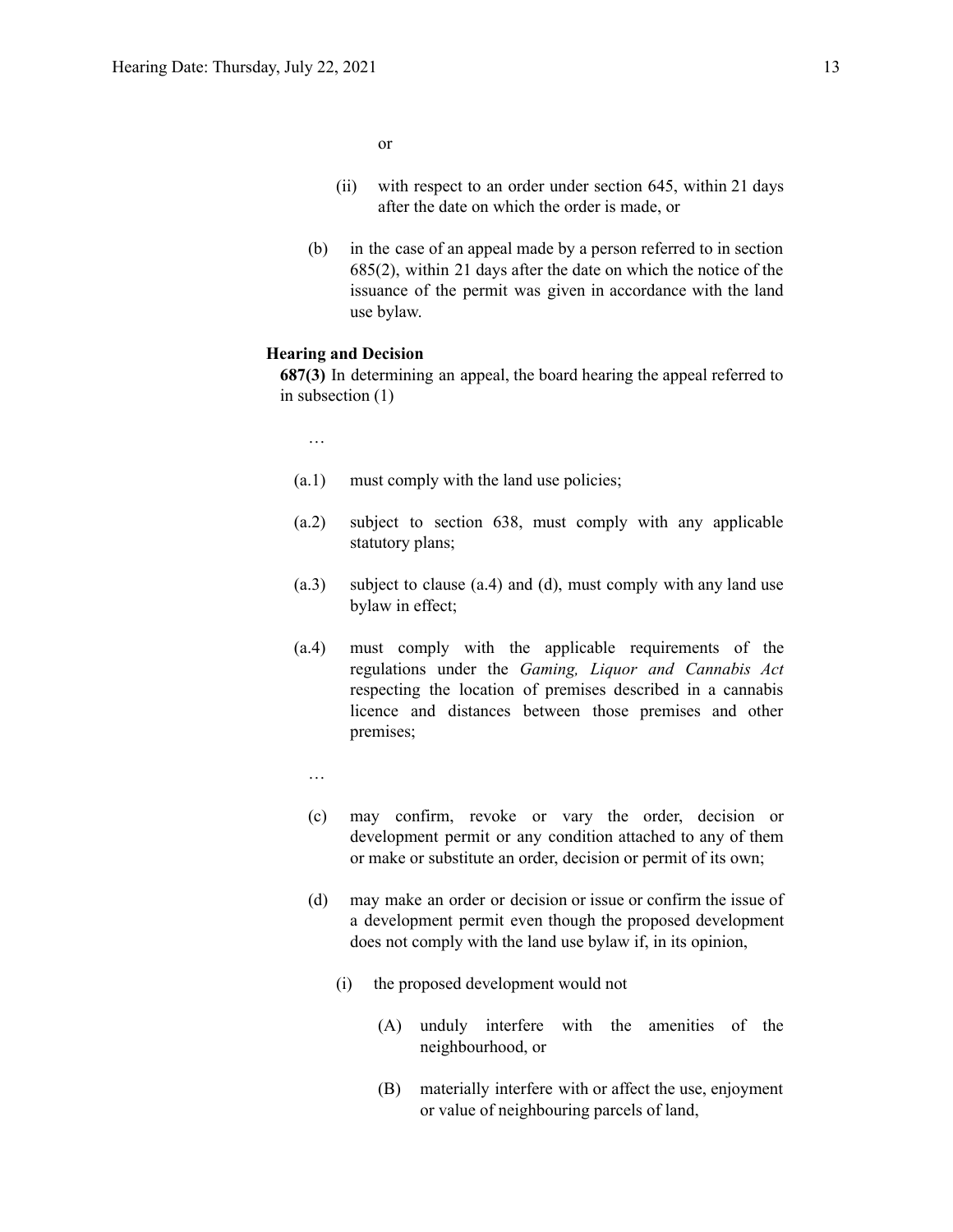and

(ii) the proposed development conforms with the use prescribed for that land or building in the land use bylaw.

#### **General Provisions from the** *Edmonton Zoning Bylaw:*

Under section 140.2(8), **Single Detached Housing** is a **Permitted Use** in the **(RF3) Small Scale Infill Development Zone**.

Under section 7.2(8), **Single Detached Housing** means:

development consisting of a building containing one principal Dwelling which is separate from any other principal Dwelling or building. This Use includes Mobile Homes which conform to [Section](https://webdocs.edmonton.ca/zoningbylaw/ZoningBylaw/Part1/Special_Land/78__Mobile_Homes.htm) 78 of this Bylaw.

Section 140.1 states that the **General Purpose** of the **(RF3) Small Scale Infill Development Zone** is "to provide for a mix of small scale housing."

Section 814.1 states that the **General Purpose** of the **Mature Neighbourhood Overlay** is:

to regulate residential development in Edmonton's mature residential neighbourhoods, while responding to the context of surrounding development, maintaining the pedestrian-oriented design of the streetscape, and to provide an opportunity for consultation by gathering input from affected parties on the impact of a proposed variance to the Overlay regulations.

Section 811.1 states that the **General Purpose** of the **North Saskatchewan River Valley and Ravine System Protection Overlay** is "to provide a development Setback from the North Saskatchewan River Valley and Ravine System."

#### *Height*

Section 814.3(5) states "The maximum Height shall not exceed 10.0 m in the RF5 Zone and 8.9 m in all other Zones."

Under section 6.1, **Height** means "a vertical distance between two points."

#### **Development Officer's Determination**

**1. Midpoint Height - The house shall not exceed a Height of 8.9m (Section 814.3.5). Maximum: 8.9m**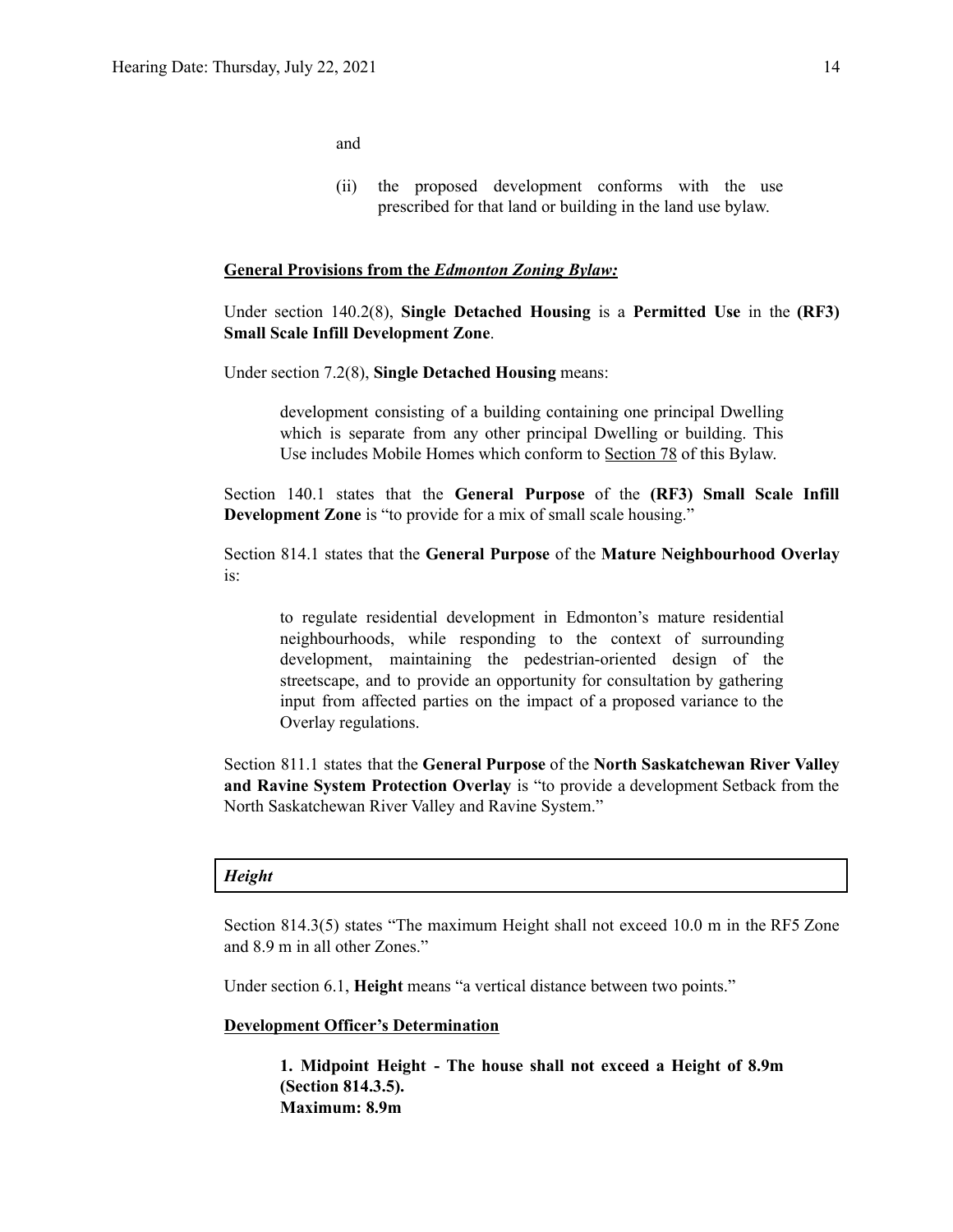### **Proposed:12.6m Exceeds by: 3.7m**

[unedited]

## *Height and Grade*

Section 52.2(c) states:

Where the maximum Height as determined by Section 52.1 is measured to the midpoint, the ridge line of the roof shall not extend more than 1.7 m above the maximum permitted building Height of the Zone or overlay, or in the case of a Garden Suite the maximum permitted building Height in accordance with [Section](http://webdocs.edmonton.ca/InfraPlan/zoningbylaw/ZoningBylaw/Part1/Special_Land/87_Garage_and_Garden_Suites.htm) 87 of this Bylaw.

#### **Development Officer's Determination**

**2. Peak Height - The house roof ridge line shall not extend more than 1.5m above the permitted building Height of 8.9m (Section 52.2.c). Maximum ridge height: 10.6m (8.9m + 1.7m) Proposed ridge height: 13.2m Exceeds by: 2.6m**

[unedited]

#### *Rear Setback*

Section 814.3(4) states "The minimum Rear Setback shall be 40% of Site Depth, [...]"

Under section 6.1, **Rear Setback** means:

the distance that a development or a specified portion of it, must be set back from a Rear Lot Line. A Rear Setback is not a Rear Yard, Amenity Space or Separation Space.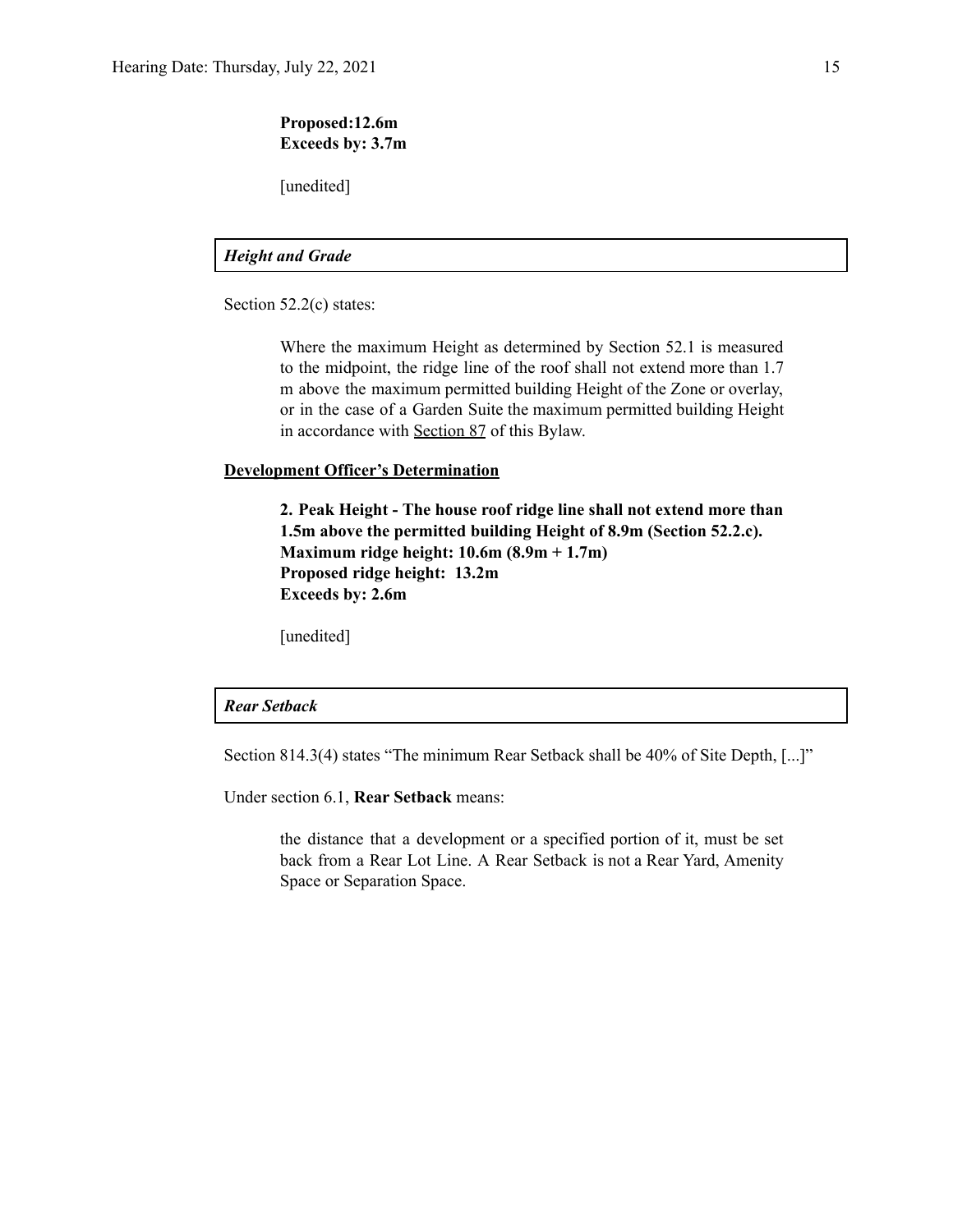

#### **Development Officer's Determination**

**3. Reduced Rear Setback - The minimum Rear Setback shall be 40% of Site Depth (Section 814.3.4). Required: 15.2m (40% of Site Depth) Proposed: 9.4m (25% of Site Depth) Deficient by: 5.8m**

[unedited]

#### *Site Coverage*

Section 140.4(7)(a) states the Maximum Site Coverage shall be as follows:

|                                                               | Principal<br>Dwelling /<br>building | Accessory<br>building | Principal<br>building with<br>attached<br>Garage | <b>Total Site</b><br>Coverage |
|---------------------------------------------------------------|-------------------------------------|-----------------------|--------------------------------------------------|-------------------------------|
| Single<br>Detached,<br>Semi-detached<br>and Duplex<br>Housing | 28%                                 | 14%                   | 42%                                              | 42%                           |

Under section 6.1, **Site Coverage** means:

the total horizontal area of all buildings or structures on a Site which are located at or higher than 1.8 m above Grade, including Accessory buildings or Structures, calculated by perpendicular projection onto a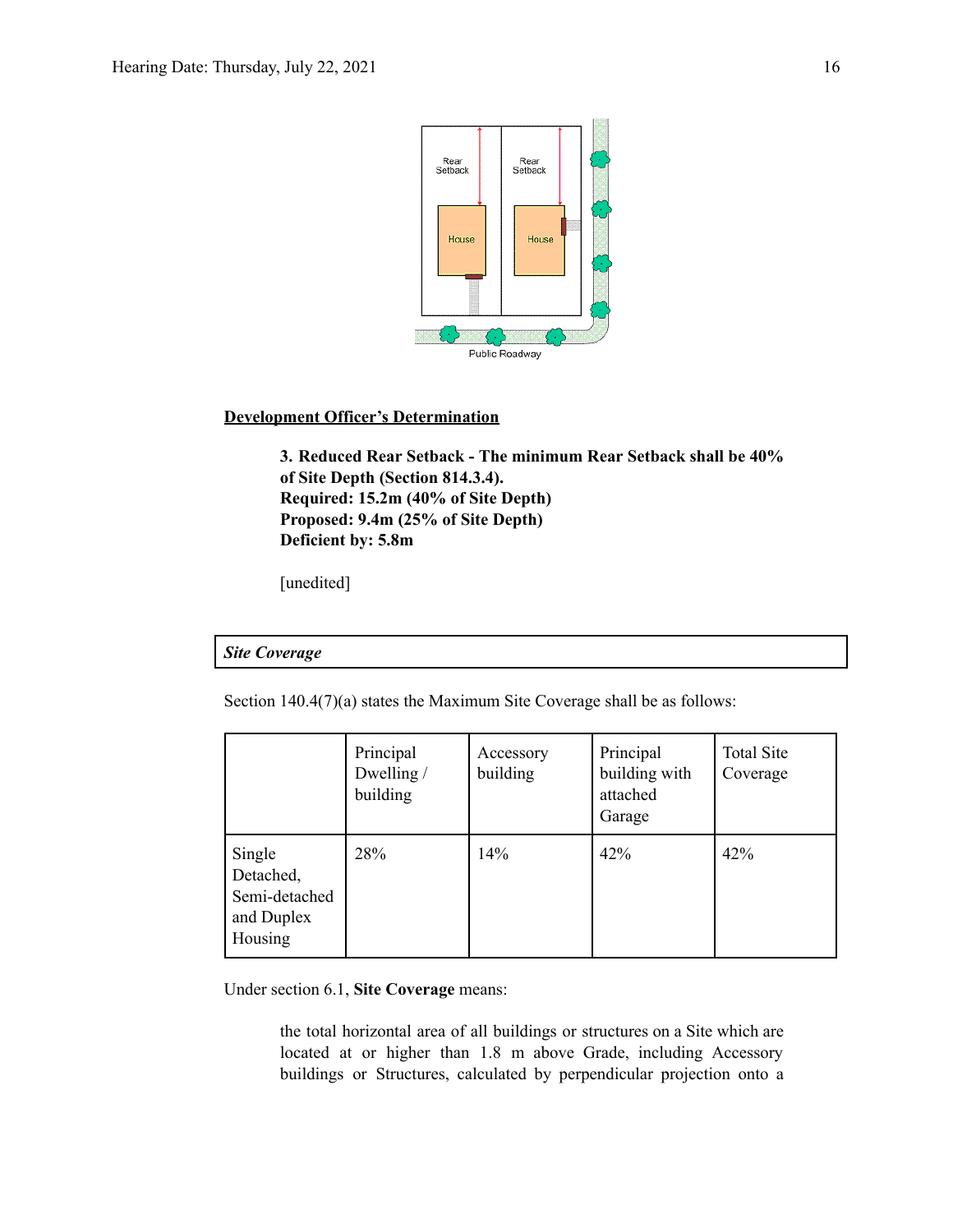horizontal plane from one point located at an infinite distance above all buildings and structures on the Site. This definition shall not include:

- a. steps, eaves, cornices, and similar projections;
- b. driveways, aisles and parking lots unless they are part of a Parking Garage which extends 1.0 m or more above Grade; or
- c. unenclosed inner and outer courts, terraces and patios where these are less tha**n** 1.8 m above Grade.

#### **Development Officer's Determination**

**4. Site Coverage - Maximum Site Coverage shall be 42% for a Principal building with attached Garage. The maximum total Site Coverage shall be 42%. (Section 140.4.7.a) Maximum: 42% house and total Site Coverage Proposed: 44% house and total Site Coverage Exceeds by: 2%**

[unedited]

#### *Projection into Setbacks and Separation Spaces*

Section 44.3 states the following features may project into a required Setback or Separation Spaces as provided for below:

b. Platform Structures provided such projections do not exceed 2.0 m into any other Setbacks or Separation Spaces with a depth of at least 4.0 m;

Under section 6.1, **Platform Structure** means:

an elevated structure intended for use as outdoor Amenity Area that may project and/or be recessed from the wall of a building, may be surrounded by guardrails, parapet walls or similar features. Common examples include: balconies, raised terraces and decks. This definition does not include a Rooftop Terrace.

#### **Development Officer's Determination**

**5. Rear Projection - Platform Structures may project into a required rear Setback provided such projections do not exceed 2.0m into any other Setbacks or Separation Spaces with a depth of at least 4.0m (Section 44.3.b)**

**Minimum: 13.2m (15.2m - 2.0m) from rear property line to the Platform Structure.**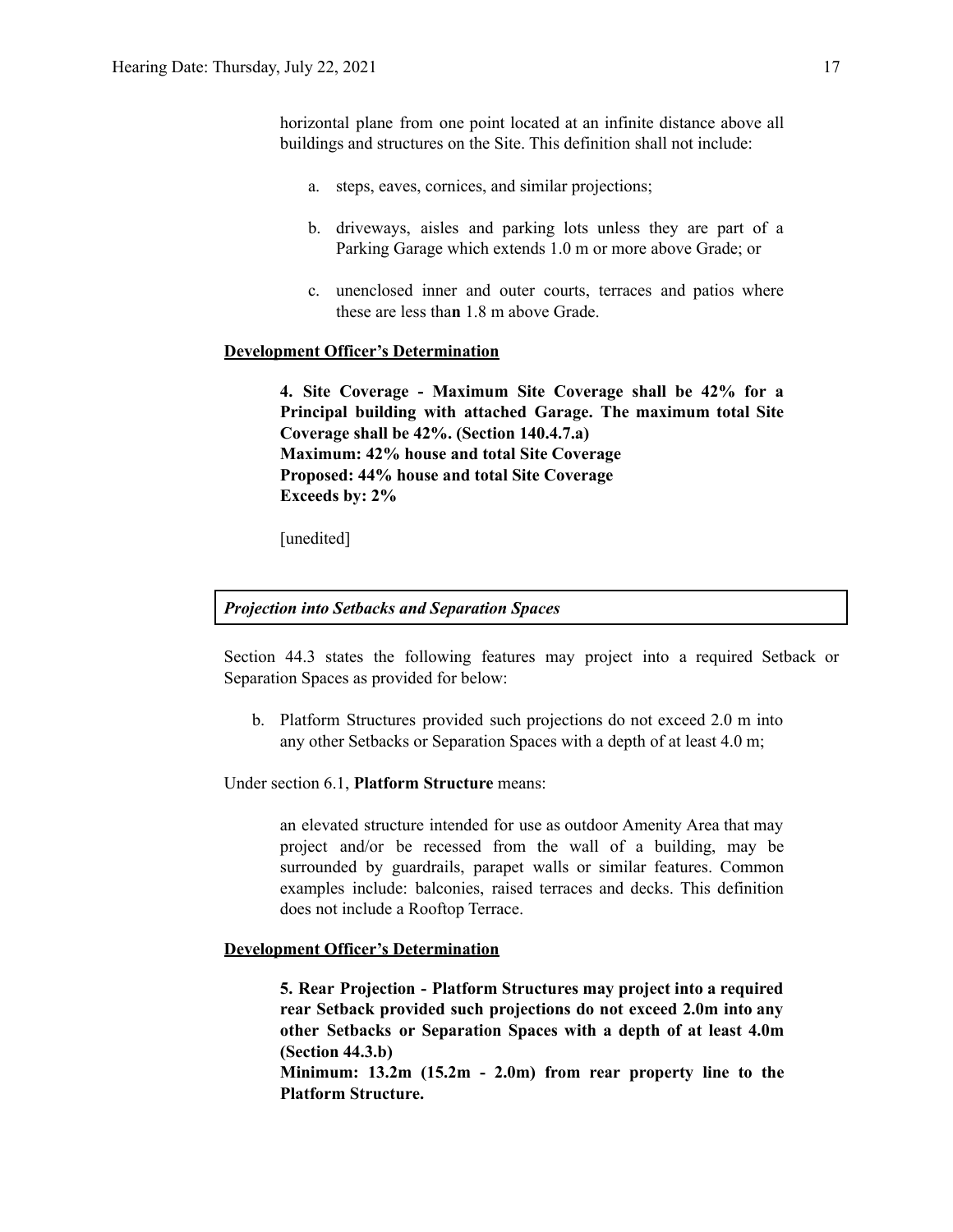### **Proposed: 8.2m Exceeds by: 5.0m**

[unedited]

### *Community Consultation*

Section 814.5(1) states the following with respect to Proposed Variances:

When the Development Officer receives a Development Permit Application for a new principal building, or a new Garden Suite that does not comply with any regulation contained within this Overlay, or receives a Development Permit for alterations to an existing structure that require a variance to Section 814.3(1), 814.3(3), 814.3(5) and 814.3(9) of this Overlay:

- a. the Development Officer shall send notice, to the recipient parties specified in Table 814.5(2), to outline any requested variances to the Overlay and solicit comments directly related to the proposed variance;
- b. the Development Officer shall not render a decision on the Development Permit application until 21 days after notice has been sent, unless the Development Officer receives feedback from the specified affected parties in accordance with Table 814.5(2); and
- c. the Development Officer shall consider any comments directly related to the proposed variance when determining whether to approve the Development Permit Application in accordance with Sections 11.3 and 11.4.

Section 814.5(2) states:

| Tier#  | <b>Recipient Parties</b>                                                       | <b>Affected Parties</b>                                                                                                                                                                                                                                                               | <b>Regulation of</b><br>this Overlay<br>to be Varied |
|--------|--------------------------------------------------------------------------------|---------------------------------------------------------------------------------------------------------------------------------------------------------------------------------------------------------------------------------------------------------------------------------------|------------------------------------------------------|
| Tier 1 | the land wholly or<br>Site of the proposed<br>development and the President of | The municipal address The assessed owners of<br>and assessed owners of the land wholly or<br>partially located within a<br>partially located within a $\vert$ distance of 60.0 m of the<br>distance of $60.0$ m of the $\vert$ Site of the proposed<br>development and<br>the<br>each | 814.3(5)<br>Height                                   |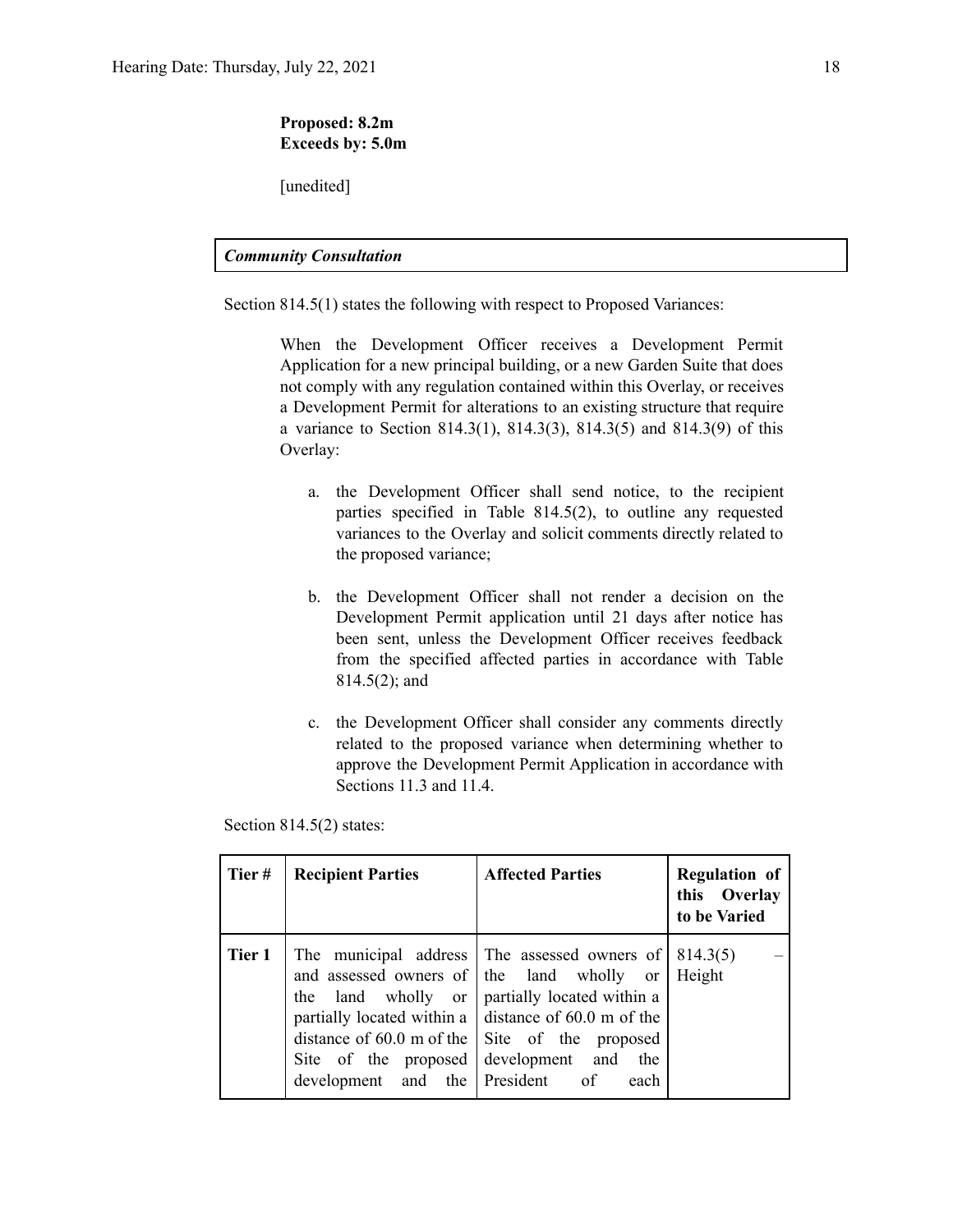|        | President of each   Community League<br>Community League                                |                                                                                                                                                                                                                                                                  |                              |
|--------|-----------------------------------------------------------------------------------------|------------------------------------------------------------------------------------------------------------------------------------------------------------------------------------------------------------------------------------------------------------------|------------------------------|
| Tier 2 | Site of the proposed<br>development and the<br>President of<br>each<br>Community League | The municipal address The assessed owners of<br>and assessed owners of the land Abutting the Site<br>the land Abutting the and directly adjacent<br>Site, directly adjacent across a Lane from the<br>across a Lane from the Site of the proposed<br>development | $814.3(4)$ - Rear<br>Setback |

# Notice to Applicant/Appellant

 $\mathcal{L}_\text{max} = \frac{1}{2} \sum_{i=1}^n \mathcal{L}_\text{max} = \frac{1}{2} \sum_{i=1}^n \mathcal{L}_\text{max} = \frac{1}{2} \sum_{i=1}^n \mathcal{L}_\text{max} = \frac{1}{2} \sum_{i=1}^n \mathcal{L}_\text{max} = \frac{1}{2} \sum_{i=1}^n \mathcal{L}_\text{max} = \frac{1}{2} \sum_{i=1}^n \mathcal{L}_\text{max} = \frac{1}{2} \sum_{i=1}^n \mathcal{L}_\text{max} = \frac{1}{2} \sum_{i=$ 

Provincial legislation requires that the Subdivision and Development Appeal Board issue its official decision in writing within fifteen days of the conclusion of the hearing.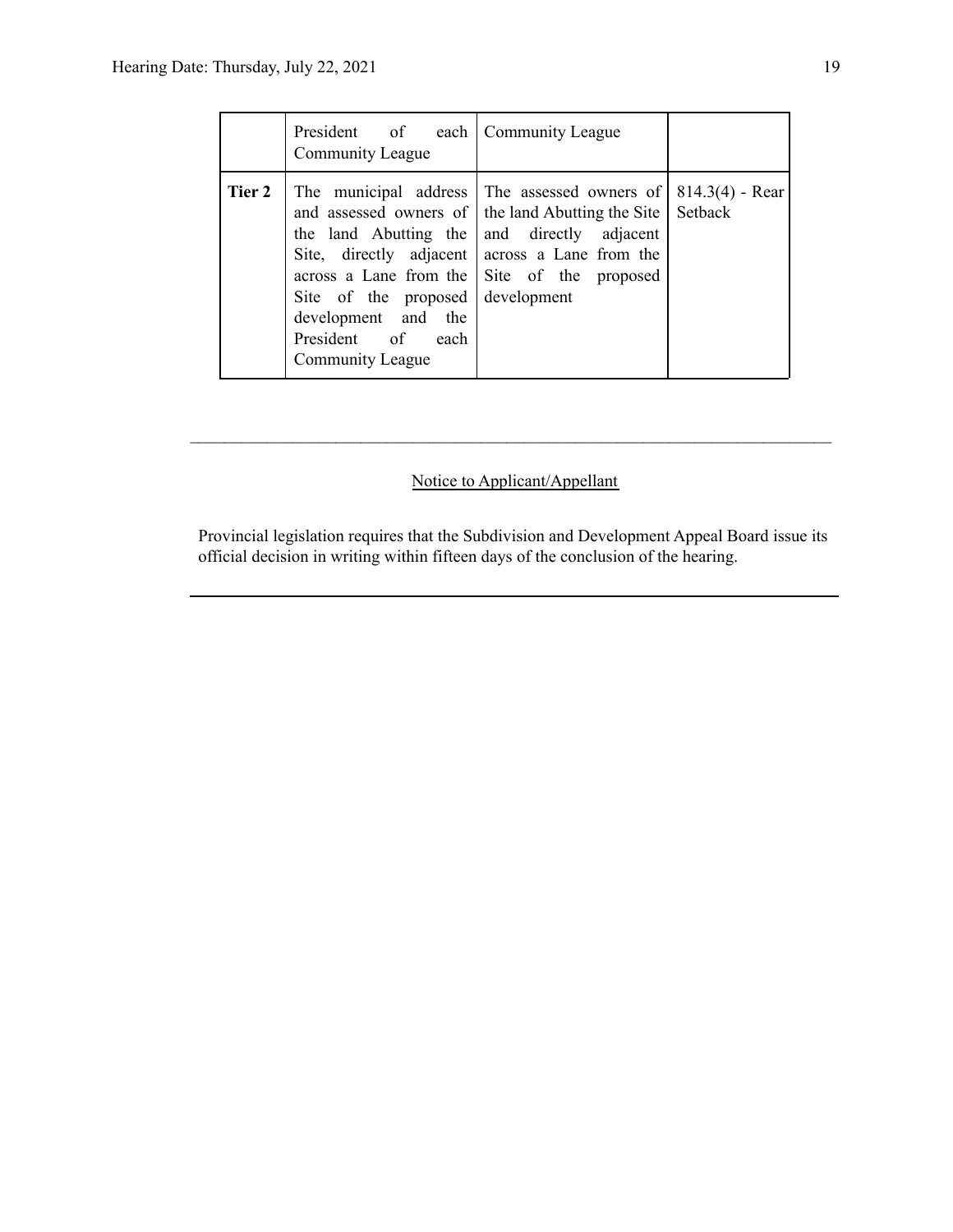|                                                                                                                                                                                                                            | Project Number: 384814819-002<br><b>Application Date:</b><br>JAN 26, 2021         |  |  |  |
|----------------------------------------------------------------------------------------------------------------------------------------------------------------------------------------------------------------------------|-----------------------------------------------------------------------------------|--|--|--|
| <b>Edmonton</b>                                                                                                                                                                                                            | June 28, 2021 at 8:47 AM<br>Printed:<br><b>Application for</b><br>Page:<br>1 of 2 |  |  |  |
|                                                                                                                                                                                                                            |                                                                                   |  |  |  |
|                                                                                                                                                                                                                            | <b>Minor Development Permit</b>                                                   |  |  |  |
| This document is a Development Permit Decision for the development application described below.                                                                                                                            |                                                                                   |  |  |  |
| <b>Applicant</b>                                                                                                                                                                                                           | Property Address(es) and Legal Description(s)<br>9501 - 99B STREET NW             |  |  |  |
|                                                                                                                                                                                                                            | Plan 3313EO Blk 1 Lot 1                                                           |  |  |  |
|                                                                                                                                                                                                                            | <b>Specific Address(es)</b>                                                       |  |  |  |
|                                                                                                                                                                                                                            | Suite:<br>9501 - 99B STREET NW                                                    |  |  |  |
|                                                                                                                                                                                                                            | Suite:<br>BSMT, 9501 - 99B STREET NW                                              |  |  |  |
|                                                                                                                                                                                                                            | Entryway: 9501 - 99B STREET NW                                                    |  |  |  |
|                                                                                                                                                                                                                            | Building: 9501 - 99B STREET NW                                                    |  |  |  |
| <b>Scope of Application</b>                                                                                                                                                                                                |                                                                                   |  |  |  |
| To construct a Single Detached House with front attached Garage, Unenclosed Front Porch, front balcony, rear balcony, rear<br>uncovered deck (7.62m x 3.45m), fireplace, and to develop a Secondary Suite in the Basement. |                                                                                   |  |  |  |
| <b>Permit Details</b>                                                                                                                                                                                                      |                                                                                   |  |  |  |
| # of Dwelling Units Add/Remove: 1                                                                                                                                                                                          | # of Primary Dwelling Units To Construct: 1                                       |  |  |  |
| # of Secondary Suite Dwelling Units To Construct: 1                                                                                                                                                                        | Class of Permit: Class B                                                          |  |  |  |
| Client File Reference Number:                                                                                                                                                                                              | Lot Grading Needed?: Y                                                            |  |  |  |
| Minor Dev. Application Fee: Single Detached House                                                                                                                                                                          | New Sewer Service Required: Y                                                     |  |  |  |
| Secondary Suite Included ?: Y                                                                                                                                                                                              | Stat. Plan Overlay/Annex Area: Mature Neighbourhood<br>Overlay                    |  |  |  |
| <b>Development Application Decision</b>                                                                                                                                                                                    |                                                                                   |  |  |  |
| Refined                                                                                                                                                                                                                    |                                                                                   |  |  |  |
| Issue Date: Jun 28, 2021 Development Authority: ZHOU, ROWLEY                                                                                                                                                               |                                                                                   |  |  |  |
|                                                                                                                                                                                                                            |                                                                                   |  |  |  |
|                                                                                                                                                                                                                            |                                                                                   |  |  |  |
|                                                                                                                                                                                                                            |                                                                                   |  |  |  |
|                                                                                                                                                                                                                            |                                                                                   |  |  |  |
|                                                                                                                                                                                                                            |                                                                                   |  |  |  |
|                                                                                                                                                                                                                            |                                                                                   |  |  |  |
|                                                                                                                                                                                                                            |                                                                                   |  |  |  |
|                                                                                                                                                                                                                            |                                                                                   |  |  |  |
|                                                                                                                                                                                                                            |                                                                                   |  |  |  |
|                                                                                                                                                                                                                            |                                                                                   |  |  |  |
|                                                                                                                                                                                                                            |                                                                                   |  |  |  |
|                                                                                                                                                                                                                            |                                                                                   |  |  |  |
|                                                                                                                                                                                                                            |                                                                                   |  |  |  |
|                                                                                                                                                                                                                            |                                                                                   |  |  |  |
|                                                                                                                                                                                                                            |                                                                                   |  |  |  |
|                                                                                                                                                                                                                            |                                                                                   |  |  |  |
|                                                                                                                                                                                                                            |                                                                                   |  |  |  |
|                                                                                                                                                                                                                            |                                                                                   |  |  |  |
| <b>THIS IS NOT A PERMIT</b>                                                                                                                                                                                                |                                                                                   |  |  |  |
|                                                                                                                                                                                                                            |                                                                                   |  |  |  |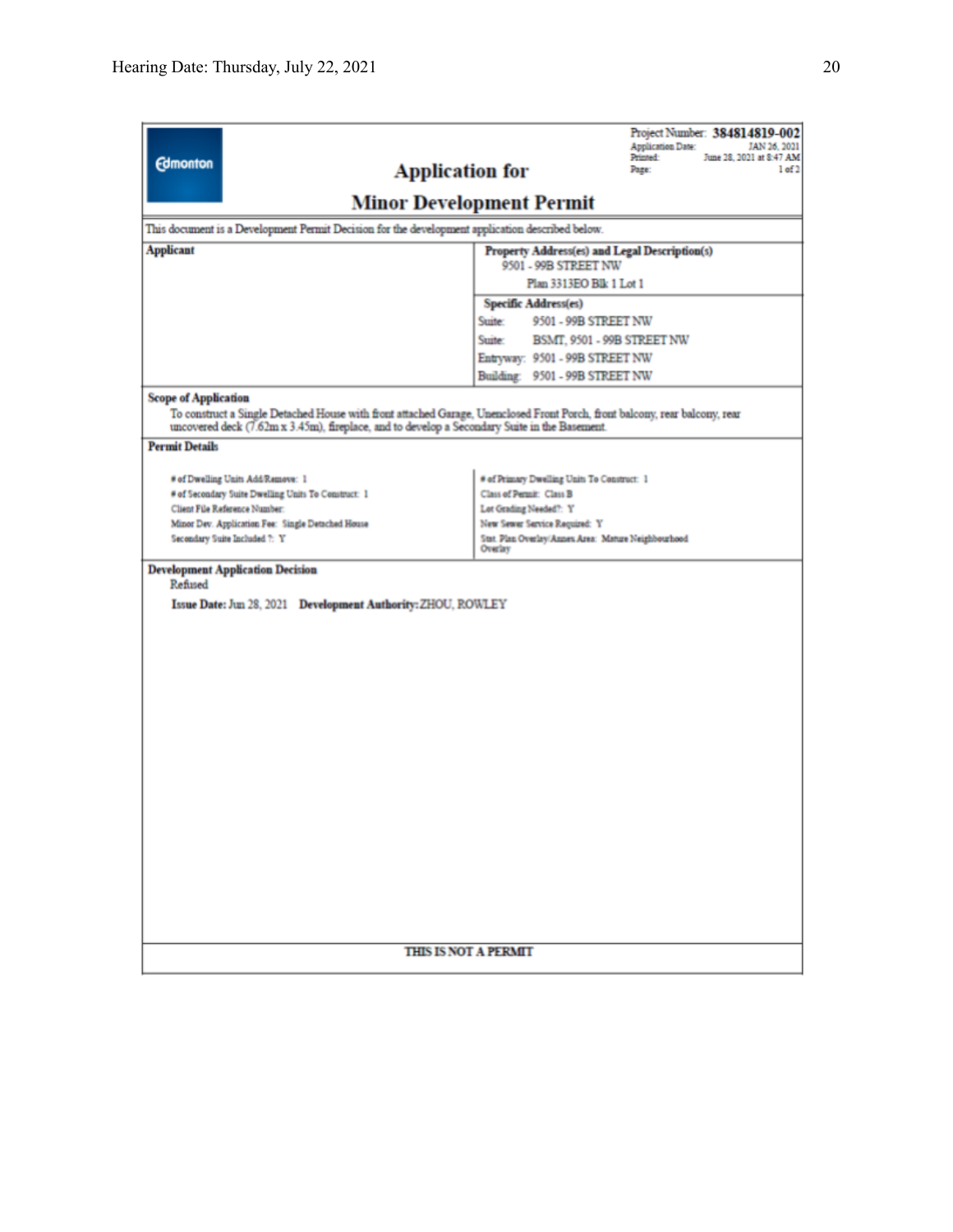| <b>Edmonton</b>                                                                                                                                                                                                                                                                                                                                         |  |                   | <b>Application for</b><br>Minor Development Permit |          | <b>Application Date:</b><br>Printed:<br>Page: | Project Number: 384814819-002<br>JAN 26, 2021<br>June 28, 2021 at 8:47 AM<br>2 <sub>of</sub> 2 |
|---------------------------------------------------------------------------------------------------------------------------------------------------------------------------------------------------------------------------------------------------------------------------------------------------------------------------------------------------------|--|-------------------|----------------------------------------------------|----------|-----------------------------------------------|------------------------------------------------------------------------------------------------|
| <b>Reason for Refusal</b><br>1. Midpoint Height - The house shall not exceed a Height of 8.9m (Section 814.3.5).<br>Maximum: 8.9m<br>Proposed:12.6m<br>Exceeds by: 3.7m                                                                                                                                                                                 |  |                   |                                                    |          |                                               |                                                                                                |
| 2. Peak Height - The house roof ridge line shall not extend more than 1.5m above the permitted building Height of 8.9m (Section<br>52.2.c).<br>Maximum ridge height: 10.6m (8.9m + 1.7m)<br>Proposed ridge height: 13.2m<br>Exceeds by: 2.6m                                                                                                            |  |                   |                                                    |          |                                               |                                                                                                |
| 3. Reduced Rear Setback - The minimum Rear Setback shall be 40% of Site Depth (Section 814.3.4).<br>Required: 15.2m (40% of Site Depth)<br>Proposed: 9.4m (25% of Site Depth)<br>Deficient by: 5.8m                                                                                                                                                     |  |                   |                                                    |          |                                               |                                                                                                |
| 4. Site Coverage - Maximum Site Coverage shall be 42% for a Principal building with attached Garage. The maximum total Site<br>Coverage shall be 42%. (Section 140.4.7.a)<br>Maximum: 42% house and total Site Coverage<br>Proposed: 44% house and total Site Coverage<br>Exceeds by: 2%                                                                |  |                   |                                                    |          |                                               |                                                                                                |
| 5. Rear Projection - Platform Structures may project into a required rear Setback provided such projections do not exceed 2.0m into<br>any other Setbacks or Separation Spaces with a depth of at least 4.0m (Section 44.3.b)<br>Minimum: 13.2m (15.2m - 2.0m) from rear property line to the Platform Structure.<br>Proposed: 8.2m<br>Exceeds by: 5.0m |  |                   |                                                    |          |                                               |                                                                                                |
| <b>Rights of Appeal</b><br>The Applicant has the right of appeal to the Subdivision and Development Appeal Board (SDAB) within 21 days after the date on<br>which the decision is made as outlined in Chapter M-26,<br>Section 683 through 689 of the Municipal Government Act.                                                                         |  |                   |                                                    |          |                                               |                                                                                                |
| Fees                                                                                                                                                                                                                                                                                                                                                    |  |                   |                                                    |          |                                               |                                                                                                |
|                                                                                                                                                                                                                                                                                                                                                         |  | <b>Fee Amount</b> | <b>Amount Paid</b>                                 | Receipt# | <b>Date Paid</b>                              |                                                                                                |
| Dev. Application Fee                                                                                                                                                                                                                                                                                                                                    |  | \$502.00          | \$502.00                                           | 06909720 | Feb 19, 2021                                  |                                                                                                |
| Lot Grading Fee                                                                                                                                                                                                                                                                                                                                         |  | \$148.00          | \$148.00                                           | 06909720 | Feb 19, 2021                                  |                                                                                                |
| Sanitary Sewer Trunk Fund<br>(Secondary/Garden Suite)                                                                                                                                                                                                                                                                                                   |  | \$773.00          | \$773.00                                           | 06909720 | Feb 19, 2021                                  |                                                                                                |
| Development Permit Inspection Fee                                                                                                                                                                                                                                                                                                                       |  | \$211.00          | \$211.00                                           | 06909720 | Feb 19, 2021                                  |                                                                                                |
| <b>Total GST Amount:</b><br><b>Totals for Permit:</b>                                                                                                                                                                                                                                                                                                   |  | \$0.00            |                                                    |          |                                               |                                                                                                |
|                                                                                                                                                                                                                                                                                                                                                         |  | \$1,634.00        | \$1,634.00                                         |          |                                               |                                                                                                |
|                                                                                                                                                                                                                                                                                                                                                         |  |                   |                                                    |          |                                               |                                                                                                |
| THIS IS NOT A PERMIT                                                                                                                                                                                                                                                                                                                                    |  |                   |                                                    |          |                                               |                                                                                                |
|                                                                                                                                                                                                                                                                                                                                                         |  |                   |                                                    |          |                                               |                                                                                                |